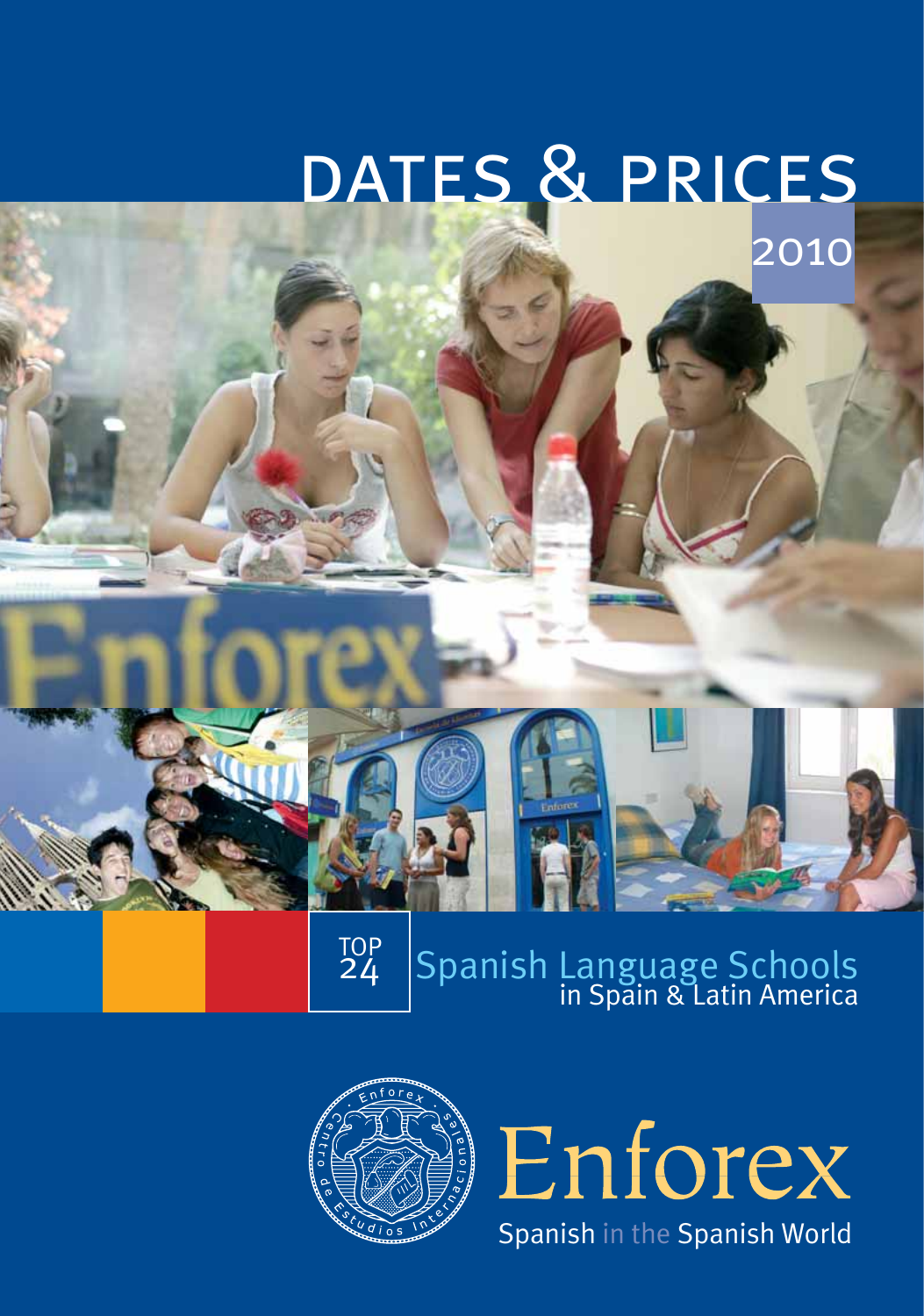## What does Enforex **Enforex offer?**

#### Enforex **Guarantees Ages**

- Average of **5 students per classroom** (maximum of 10 in Spain and 8 students max in Tenerife & Latin America). **ENFOREX schools are open all year round** and courses **start every Monday** of the year, **for beginners too.**
- More than **20 years of experience** in teaching Spanish to foreign students. Our high quality Spanish programs and our experience make us a leader in Spanish language teaching.
- **6 different levels** of Spanish all year round (Europe: A1-C2; US: 101-4004). All levels mentioned, with the exception of superior, are divided into 3 sublevels of lower or higher language knowledge.
- Ages: **minimum age** for ENFOREX schools is 14 years old; Cádiz, Málaga, Mexico, Pamplona & Tenerife 17 years old; Latin America 18 years old.<br>  $\bigcirc$  24 Spanish Language schools in several of the most important and
- representative cities of Spain (Alicante, Barcelona, Cádiz, Granada, Madrid, Málaga, Marbella, Pamplona, Salamanca, Sevilla, Tenerife & Valencia),<br>Latin America (Argentina, Bolivia, Chile, Costa Rica, Cuba, Dominican<br>Republic, Ecuador, Guatemala, Mexico & Peru) and 9 international Summer<br>Camps in S Sevilla & Valencia).
- Our schools in Spain use the **same ENFOREX original teaching method and syllabus** (except Cádiz, Málaga, Pamplona & Tenerife) allowing the students to **combine cities with no extra fee** and to experience the rich variety of Spanish cultures in one stay.
- ENFOREX is an accredited center of the **INSTITUTO CERVANTES** in Alicante, Barcelona, Madrid, Marbella, Salamanca, Sevilla, Tenerife & Valencia.
- ENFOREX Madrid, Barcelona, Marbella, Salamanca, Sevilla & Valencia have been certified by the **CEELE** (Certificate of Quality in Teaching<br>Spanish as a Foreign Language) and approved by the Department of<br>Philology of the **UNIVERSITY OF ALCALÁ** (Madrid), Eduespaña and by the Spanish Chamber of Commerce.
- $\bigcirc$  ENFOREX is a member of the following national and international organizations: eduSpain, FYTO, NAFSA, ALTO, AATSP, AEEM, AMACFE, FEDELE, AECAE, ACTFL & ELITE.
- ENFOREX is approved by **CSN** (Sweden) & **Bildungsurlaub** (Germany).
- ENFOREX programs have been adapted to the American Models and **recognized by many prestigious American universities.** Our system enables the American students to incorporate themselves in our program in order to receive the corresponding **credits of the course.**
- **All the schools are located in the city centers** with easy access by public transportation. ENFOREX has the best school locations in each city!
- Guaranteed international atmosphere: ENFOREX welcomes **more than 20,000 students per year** of more than **72 nationalities** in 24 different centers.
- **Different types of accommodation** (host families, student residences, shared or private apartments & hotels) carefully chosen, all at a maximun distance of 15-30 minutes from the school. All accommodations provided have been visited by ENFOREX staff and have passed a strict quality control inspection.
- **Customer service:** Our staff speaks different languages, and we help and support all our students from the moment they decide to come to Spain until they complete their course and stay.



**2**





#### What is included **in the price?**

- All students who take more than one course in any ENFOREX school within the same year, do not have to pay more than **one application fee.**
- **Possibility of combining different locations with no extra fees** following  $\bigcap$ the same academic program (except Cádiz, Málaga, Pamplona & Tenerife).
- Spanish course (according to the chosen program) from Monday to Friday (except holidays) during the mornings or afternoons depending on the level of Spanish and the number of students enrolled in the course. Student shift will be confirmed only on the first day after the entry test.
- **Written and oral placement test** on the first day of class for all students except beginners.
- **5 hours of Spanish cultural lessons** or cultural workshops (+5 courses).
- **ENFOREX student manual & school handbook** with useful information about the school, course contents, program of activities and excursions, general informational pamphlets, etc…
- **Accredited certificate and academic report** upon completion of the course, with the CEELE (University of Alcalá) seal. ∩
- We issue **transcripts for US students** seeking academic credits (prior request).
- Some **cultural activities and excursions** to places of interest, in order to bring students closer to our customs, festivals, food, culture, etc.
- C Spanish welcome reception at the school (Alicante, Barcelona, Granada, Madrid, Marbella, Salamanca, Sevilla & Valencia).
- **Student ID card,** free fax reception service, e-mail and post service.
- **Use of the computer & Internet room,** Wi-fi connection, library and
- video room. **Free unlimited e-mail and Internet access** in the school's Internet room, ∩ depending on availability.
- **Language intercambio classes and cultural exchanges with the Spanish students** who are studying foreign languages at ENFOREX Madrid, Valencia and Barcelona.
- **24-hour** emergency phone line.

#### Spanish National Holidays in 2010

- January 1<sup>st</sup> New Year's day<br>January 6<sup>th</sup> Epiphany
- **• October 12th Spanish National Holiday** • **November 1st • December 6th • December 6th Constitution Day**
- **January 6th Epiphany April 2nd Easter May 1st Labour Day**
- **• December 8th Inmaculada Concepción • December 25th Christmas**
- **August 15th Asunción de la Virgen**
- ❑ Please note that when a public holiday falls on a Sunday, it may be celebrated on a weekday in some communities.
- ❑ In case of two holidays within one week (Monday to Friday), one day of the missed lessons will be recuperated.
- ❑ One on one classes will be recuperated in any case.
- ❑ Partner schools have different policies regarding holidays, so please contact our Head Office for more information.

#### Please check http://www.enforex.com/holidays-spain.html for updated holidays, as this is a provisional list

**2010 local holidays** are not yet confirmed, please find below a provisional list:

- Alicante: 19/3, 1/4, 5/4, 23/4, 9/10
- Barcelona: 5/4, 1/6, 24/6, 11/9, 24/9, 26/12
- Cádiz: 15/2, 1/4, 16/8, 7/10
- Granada: 2/1, 28/2, 1/4, 3/6
- Madrid: 1/4, 2/5, 15/5, 3/6, 9/11
- Málaga: 28/2, 1/4, 19/8
- Marbella: 28/2, 1/4, 3/5, 19/10
- Pamplona: 19/3, 1/4, 5/4, 7/7, 25/7, 29/11, 3/12
- Salamanca: 1/4, 23/4, 12/6, 8/9
- Sevilla: 28/2, 1/4, 21/4, 3/6
- Tenerife: 2/2, 24/2, 2/4, 30/5, 16/7
- Valencia: 22/1, 19/3, 1/4, 5/4, 20/4, 9/10

**IMPORTANT:** Please check with our Head Office in order to confirm exact dates before planning your program because schools will be closed during official holidays (national and local). Also, please be aware that whenever one of these holidays is on Sunday, generally the day off will be the Monday after. These dates are provisional and we cannot be responsible for changes made by local authorities.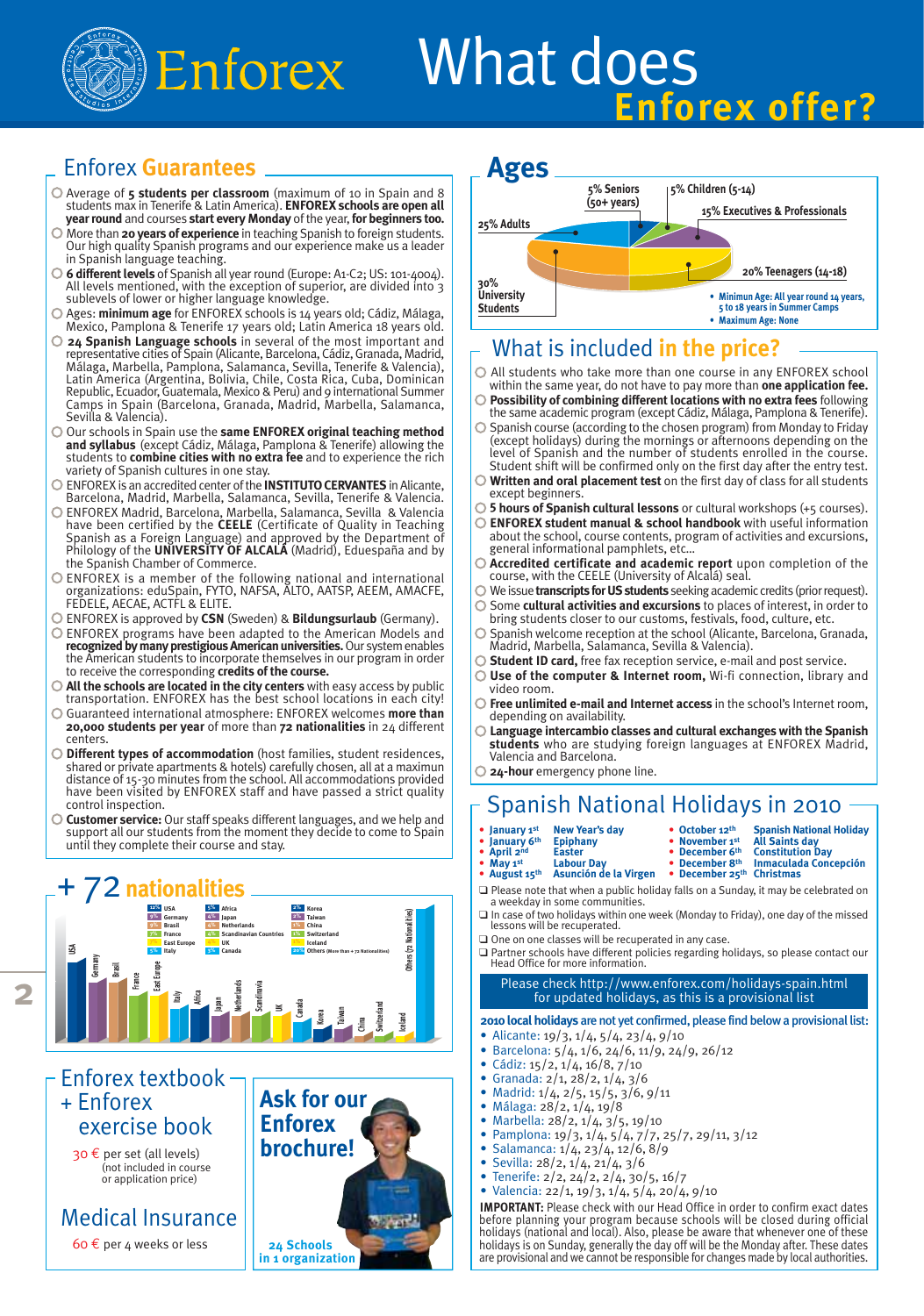**Intensive Spanish** 

**2010 prices** dates

#### **One-time application fee 65€ • 1 lesson: 55 minutes**

✓ **Starting dates: Every Monday, all levels (including absolute beginners)**

✓ **Schools are open all year round**

✓ **Small classes: Average 5 students per class (maximum 10)**

✓ **Learn Spanish while traveling: Combination of cities whilst using the same methodology at no extra cost (except Málaga & Pamplona)**

#### **General Intensive** & **Super Intensive Spanish Courses** + 5 Cultural lessons

| <b>Schools / Locations</b> | <b>Alicante</b><br><b>Marbella</b> | <b>Barcelona</b><br><b>Pamplona</b> | <b>Málaga</b><br><b>Madrid</b><br>Granada<br><b>Sevilla</b><br><b>Valencia</b> |                                    |  | <b>Salamanca</b>           |                      |                            |                      |
|----------------------------|------------------------------------|-------------------------------------|--------------------------------------------------------------------------------|------------------------------------|--|----------------------------|----------------------|----------------------------|----------------------|
|                            | Intensive+                         | <b>Intensive</b>                    | <b>Super</b><br>Intensive+                                                     | <b>Part Time</b>                   |  | Intensive+                 | <b>Intensive</b>     | <b>Super</b><br>Intensive+ | <b>Part Time</b>     |
| <b>Duration / Weeks</b>    | $20 + 5$<br>lessons / week         | 20<br>lessons / week                | $25 + 5$<br>lessons / week                                                     | 10 <sup>10</sup><br>lessons / week |  | $20 + 5$<br>lessons / week | 20<br>lessons / week | $25 + 5$<br>lessons / week | 10<br>lessons / week |
| 1 week                     | 155€                               | 145€                                | 235€                                                                           | 140€                               |  | 135€                       | 125€                 | 225€                       | 120€                 |
| 2 weeks                    | 310€                               | 290€                                | 470€                                                                           | 280€                               |  | 270€                       | 250€                 | 450€                       | 240€                 |
| 3 weeks                    | 465€                               | 435€                                | 705€                                                                           | 420€                               |  | 405€                       | 375€                 | 675€                       | 360€                 |
| 4 weeks                    | 620€                               | 580€                                | 940€                                                                           | 560€                               |  | 540€                       | 500€                 | 900€                       | 480€                 |
| 5 weeks                    | 750€                               | 700€                                | 1.150€                                                                         | 675€                               |  | 675€                       | 625€                 | 1.100 €                    | 600€                 |
| 6 weeks                    | 900 $\epsilon$                     | 840€                                | 1.380€                                                                         | 810€                               |  | 810€                       | 750€                 | 1.320 €                    | 720€                 |
| 7 weeks                    | 1.050€                             | 980€                                | 1.610€                                                                         | 945€                               |  | 945€                       | 875€                 | 1.540 €                    | 840€                 |
| 8 weeks                    | 1.200 €                            | 1.120€                              | 1.840€                                                                         | 1.080€                             |  | 1.080 €                    | 1.000 €              | 1.760 €                    | 960€                 |
| 9 weeks                    | 1.350€                             | 1.260€                              | 2.070€                                                                         | 1.215€                             |  | 1.215€                     | 1.125€               | 1.980 €                    | 1.080€               |
| 10 weeks                   | 1.500 €                            | 1.400 €                             | 2.300 €                                                                        | 1.350€                             |  | 1.350 €                    | 1.250€               | $2.200 \in$                | 1.200€               |
| 11 weeks                   | 1.650€                             | 1.540 €                             | 2.530€                                                                         | 1.485€                             |  | 1.485€                     | 1.375 €              | $2.420 \t€$                | 1.320€               |
| 12 weeks                   | 1.740€                             | 1.620€                              | 2.700 €                                                                        | 1.560€                             |  | 1.500 €                    | 1.380 €              | $2.340 \t∈$                | 1.380 €              |
| + extra week               | 145€                               | 135€                                | 225€                                                                           | 130€                               |  | 125€                       | 115€                 | 195€                       | 115€                 |

**Starting dates & Levels**

Every Monday, all year round

Non beginner & beginner, all levels

and are complementary to the regular courses. The maximum number of students in these classes is 16.<br>All Intensive+ courses (20+5 lessons per week) will be converted into the Christmas program of 20 lessons per week for th **Málaga:** Intensive not available. 1 lesson= 45 minutes. Textbook 35€.

**Pamplona:**Only available Intensive. Intensive supplement: 30€ per week. Beginners can start every 1s<sup>t</sup> & 3<sup>rd</sup> Monday of the month.<br>Textbook: Initial level included; Upper level 40€. School is closed from December 25tʰ

The +5 cultural lessons cover various aspects of the Spanish & Latin American culture and civilization. These classes are available five times per week

#### **Long Duration course** + 12 weeks

| <b>Schools / Locations</b>                                                                                                                                                                                                                                                                                                                                               | <b>Alicante</b><br><b>Marbella</b> | Málaga<br><b>Madrid</b><br><b>Barcelona</b><br>Granada<br><b>Sevilla</b><br><b>Valencia</b><br><b>Pamplona</b> |                            |  | <b>Salamanca</b>           |                      |                            |  |
|--------------------------------------------------------------------------------------------------------------------------------------------------------------------------------------------------------------------------------------------------------------------------------------------------------------------------------------------------------------------------|------------------------------------|----------------------------------------------------------------------------------------------------------------|----------------------------|--|----------------------------|----------------------|----------------------------|--|
|                                                                                                                                                                                                                                                                                                                                                                          | Intensive+                         | Super Intensive+<br><b>Intensive</b>                                                                           |                            |  | Intensive+                 | <b>Intensive</b>     | Super Intensive+           |  |
| <b>Duration / Weeks</b>                                                                                                                                                                                                                                                                                                                                                  | $20 + 5$<br>lessons / week         | 20<br>lessons / week                                                                                           | $25 + 5$<br>lessons / week |  | $20 + 5$<br>lessons / week | 20<br>lessons / week | $25 + 5$<br>lessons / week |  |
| + 12 weeks                                                                                                                                                                                                                                                                                                                                                               | 1.740€                             | 1.620€                                                                                                         | 2.700€                     |  | 1.500 €                    | 1.380€               | $2.340 \t∈$                |  |
| + extra week                                                                                                                                                                                                                                                                                                                                                             | 145€                               | 135 €                                                                                                          | 225€                       |  | 125 €                      | 115€                 | 195 €                      |  |
| The minimum duration of this course is 12 uninterrupted weeks. If you want to take a break during the course of your program, you must give us at least one<br><b>Starting dates &amp; Levels</b><br>week's notice and pay the corresponding change fee. The course price includes a significant discount (as long as the total cost of the program is paid in advance). |                                    |                                                                                                                |                            |  |                            |                      |                            |  |
| Every Monday, all year round<br>You can combine different cities at no extra cost (except Málaga & Pamplona).                                                                                                                                                                                                                                                            |                                    |                                                                                                                |                            |  |                            |                      |                            |  |

Every Monday, all year round Non beginner & beginner, all levels

**Málaga:** Intensive not available. 1 lesson= 45 minutes. Textbook 35€.

**Pamplona:**Only available Intensive. Intensive supplement: 30€ per week. Beginners can start every 1s<sup>t</sup> & 3<sup>rd</sup> Monday of the month.<br>Textbook: Initial level included; Upper level 40€. School is closed from December 25tʰ

### **Semester, Academic Year** & **Foundation Year** +20 to +48 weeks

| <b>Schools / Locations</b>         | <b>Madrid</b><br><b>Alicante</b><br><b>Barcelona</b><br>Granada<br><b>Valencia</b><br>Málaga<br><b>Sevilla</b><br><b>Marbella</b> | <b>Salamanca</b>                                                                                                                                                                                                                                                                                                                                                                                         |  |  |  |
|------------------------------------|-----------------------------------------------------------------------------------------------------------------------------------|----------------------------------------------------------------------------------------------------------------------------------------------------------------------------------------------------------------------------------------------------------------------------------------------------------------------------------------------------------------------------------------------------------|--|--|--|
|                                    | Intensive+                                                                                                                        | Intensive+                                                                                                                                                                                                                                                                                                                                                                                               |  |  |  |
| <b>Duration / Weeks</b>            | 20+5 lessons per week                                                                                                             | 20+5 lessons per week                                                                                                                                                                                                                                                                                                                                                                                    |  |  |  |
| 20 weeks                           | 2.800 € per 20 weeks                                                                                                              | 2.500 € per 20 weeks                                                                                                                                                                                                                                                                                                                                                                                     |  |  |  |
| 30 weeks                           | 4.200 € per 30 weeks                                                                                                              | 3.750 € per 30 weeks                                                                                                                                                                                                                                                                                                                                                                                     |  |  |  |
| 40 weeks                           | 5.600 € per 40 weeks                                                                                                              | 5.000 € per 40 weeks                                                                                                                                                                                                                                                                                                                                                                                     |  |  |  |
| 48 weeks                           | 6.720 € per 48 weeks                                                                                                              | 6.000 € per 48 weeks                                                                                                                                                                                                                                                                                                                                                                                     |  |  |  |
| + extra week                       | 140 € per week                                                                                                                    | 125 € per week                                                                                                                                                                                                                                                                                                                                                                                           |  |  |  |
| <b>Starting dates &amp; Levels</b> |                                                                                                                                   | The minimum duration of this course is 20 uninterrupted weeks. If you want to take a break during the course of your program, you must give us at least one<br>week's notice and pay the corresponding change fee. The course price includes a significant discount (as long as the total cost of the program is paid in advance).<br>You can combine different cities at no extra cost (except Málaga). |  |  |  |
| Every Monday, all year round       |                                                                                                                                   |                                                                                                                                                                                                                                                                                                                                                                                                          |  |  |  |

Non beginner & beginner, all levels

**Málaga:** 1 lesson= 45 minutes. Textbook 35€.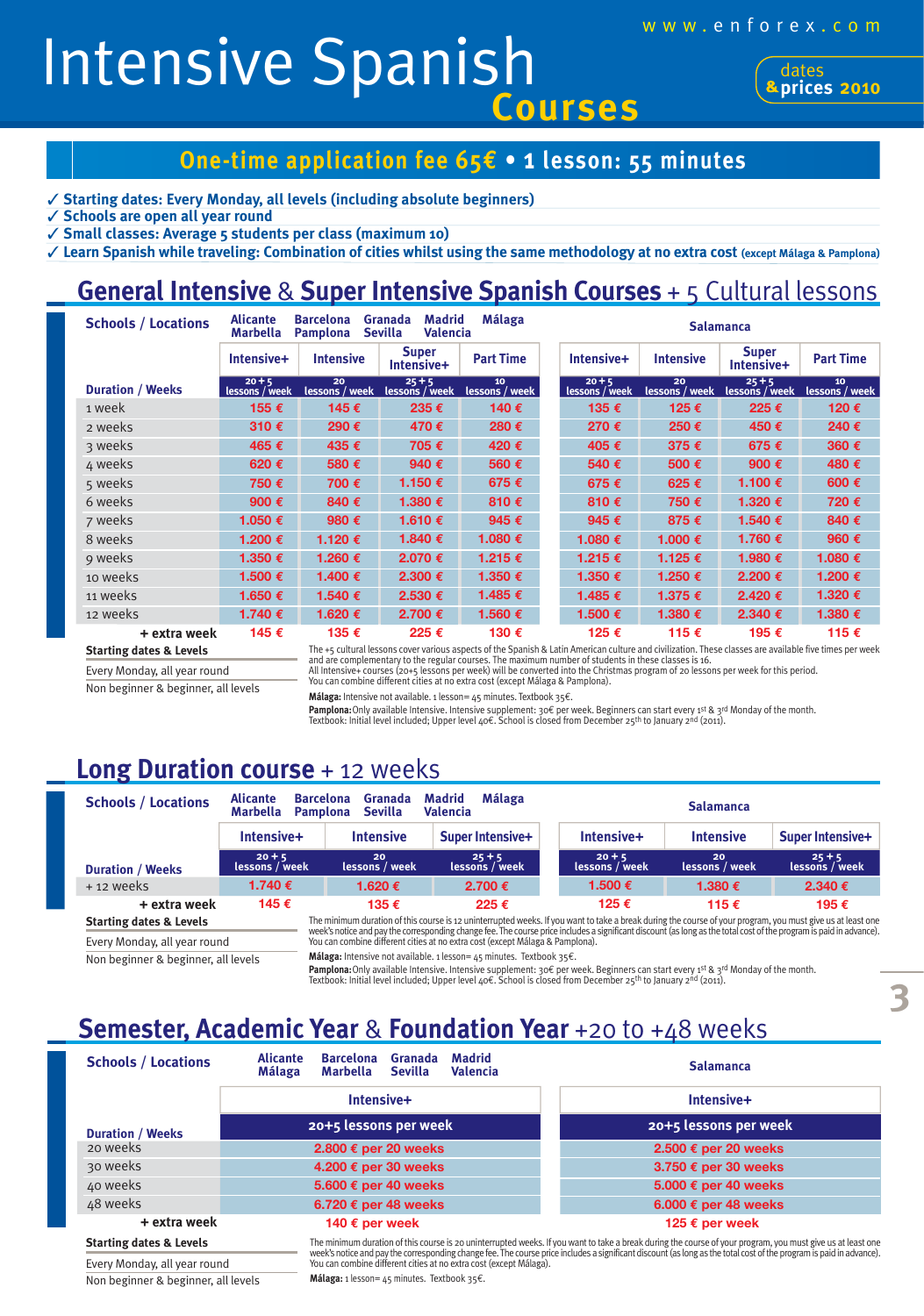#### **2010 2010** dates **Spanish for Specific Purposes**

### **One on One** - **Small Mini Groups** - **Private tuition** & **Spanish for Professionals**

|                           | 1 Student     | 2 Students                 | 3 Students                |                                                                                                                                                              | <b>Schools / Locations</b>         |                                                        |         |          |
|---------------------------|---------------|----------------------------|---------------------------|--------------------------------------------------------------------------------------------------------------------------------------------------------------|------------------------------------|--------------------------------------------------------|---------|----------|
| <b>Duration / Lessons</b> | in class      | in class                   | in class                  | Alicante                                                                                                                                                     | Barcelona                          | Granada                                                | Madrid  | Málaga   |
| 1 lesson per week         | 40€           | 25 € per student           | 18 $\epsilon$ per student |                                                                                                                                                              | Marbella Pamplona                  | Salamanca                                              | Sevilla | Valencia |
| 5 lessons per week        | 190 €         | 120 € per student          | 85 $\epsilon$ per student |                                                                                                                                                              | <b>Starting dates &amp; Levels</b> |                                                        |         |          |
| 10 lessons per week       | 380€          | 230 € per student          | 165 € per student         | Any day, all levels                                                                                                                                          |                                    |                                                        |         |          |
| 20 lessons per week       | 690€          | 450 € per student          | 320 € per student         |                                                                                                                                                              |                                    | All lessons must be taken within the same week         |         |          |
| 30 lessons per week       | 995€          | 640 $\epsilon$ per student | 465 € per student         |                                                                                                                                                              |                                    | Málaga: 1 lesson: 45 minutes. Textbook 35 $\epsilon$ . |         |          |
| $1$ extra lesson $(+30)$  | $33 \epsilon$ | 22 € per lesson            | 15 $\epsilon$ per lesson  | <b>Pamplona:</b> Textbook: Initial level included; Upper level $40 \in$ . School is closed from December 25 <sup>th</sup> to January 2 <sup>nd</sup> (2011). |                                    |                                                        |         |          |

**Please note** that to enroll on private tuition classes for more than 1 person participating students must arrive together (except in Málaga). 15% additional fee for specific Spanish lessons (example: Medical Spanish, Legal Spanish, etc.). 15% additional fee for classes outside the school (Minimum: 15€).

## **DELE Official Exam Preparation Course**

| <b>Duration / Weeks</b> | Lessons per week | <b>Initial</b> | <b>Intermediate</b> | <b>Superior</b> | <b>Schools / Locations</b> |          |        |           |
|-------------------------|------------------|----------------|---------------------|-----------------|----------------------------|----------|--------|-----------|
| 4 weeks                 | 20               | 620€           | 620€                | 745€            | Barcelona                  | Granada  | Madrid | Salamanca |
| 5 weeks                 | 20               | 750€           | 750 €               | 900€            | Sevilla<br>$Chapter 1$     | Valencia |        |           |

Preparation course for any of the 3 DELE levels (Initial, Intermediate & Superior).

The price does not include the exam fee (approx. 120-200€), the exact prices for the exam are published by the Instituto Cervantes a month 4 weeks program: April 26<sup>th</sup>, July 26<sup>th</sup> & October 25<sup>th</sup> and half before the exam day. To formally register for the exam, please bring us a copy of your passport together with your personal details, full payment and permanent address the 1<sup>st</sup> day the course starts. Inscription fee:  $5€ + e$ xam fee. Minimum age required for the examination: 16 years old.

Maximum 14 students per class.

Passing DELE exam: ENFOREX guarantees that those students who complete a course of 3 or more months and who have had at least a 90% attendance rate will pass the DELE exam at the level of Spanish that they have acquired through the course. If the student does not pass the said exam, ENFOREX will offer the student a free 4-week Intensive+ course (20+5 lessons per week).

## **Spanish + History** / **+ Art** / **+ Literature Courses**

| <b>Duration / Weeks</b> | Lessons per week | <b>Prices</b>         |
|-------------------------|------------------|-----------------------|
| 2 weeks                 | 20               | 695 € per 2 weeks     |
| 4 weeks                 | 20               | 1.055 $€$ per 4 weeks |

20 lessons per week: 10 Spanish language + 10 History / Art / Literature lessons. Minimum 3 students per class.

Maximum 14 students per class.

**4**

## **Business Spanish Course** & **Chamber of Commerce Exam**

| <b>Duration / Weeks</b> | Lessons per week | <b>Prices</b>       | <b>Schools / Locations Starting dates</b> |                                    |  |
|-------------------------|------------------|---------------------|-------------------------------------------|------------------------------------|--|
| 2 weeks                 | $20 + 5$         | 635 € per 2 weeks   | Barcelona                                 | January 25th, May 17th, June 28th, |  |
| 4 weeks                 | $20 + 5$         | 1.055 € per 4 weeks | & Salamanca                               | July 12th, August 9th, October 4th |  |
|                         |                  |                     |                                           | & November 29th                    |  |

20 + 5 lessons per week: 10 Spanish language + 10 Business + 5 cultural lessons.

ENFOREX is accredited by the Spanish Chamber of Commerce of Madrid and students can optionally take the official exams at the<br>end of the course. Exam fees are not included (approx. 90€). Inscription fee: 5€ + exam fee.

## **Spanish + Internship** - **Work Experience**

| <b>Duration / Weeks</b>                                                                                                               | <b>Prices</b>           | <b>Schools / Locations</b> |          |
|---------------------------------------------------------------------------------------------------------------------------------------|-------------------------|----------------------------|----------|
| 4 weeks of Intensive+ course + 8 weeks of Work Experience                                                                             | 1.655 € per 12 weeks    | Barcelona                  | Granada  |
| 4 weeks of Business course + 8 weeks of Work Experience                                                                               | 1.990 € per 12 weeks    | Sevilla                    | Valencia |
| 8 weeks of Work Experience                                                                                                            | 1.095 $€$ per 8 weeks   | <b>Starting dates</b>      |          |
| + extra week Work Experience                                                                                                          | 145 € per week          | Intensive+ course / Wor    |          |
| Included: Language course if selected, training + information, evaluation, assessment and orientation; a full or part time internship | of each month, all year |                            |          |

working with professionals in the field selected; support and contact with ENFOREX. **Extra week** Work Experience not always available.

| Barcelona             | Granada  | Madrid | Salamanca |  |  |  |  |
|-----------------------|----------|--------|-----------|--|--|--|--|
| Sevilla               | Valencia |        |           |  |  |  |  |
| <b>Starting dates</b> |          |        |           |  |  |  |  |

**Exam dates** 5 weeks program: April 19th, July 19th & October 18th

May 21st, August 20th & November 19th **Levels**

To enroll for the DELE Initial course, the student must have completed the A2 Spanish level (pre-intermediate)

| <b>Schools / Locations Starting dates</b> |                                                                           |
|-------------------------------------------|---------------------------------------------------------------------------|
|                                           | Barcelona & Granada January $4^{th}$ , March 8 <sup>th</sup> , June 21st, |
|                                           | July 12th, September 6th & October 4th                                    |
| Madrid & Salamanca                        | January 18 <sup>th</sup> , April 5 <sup>th</sup> , July 5 <sup>th</sup>   |
| Levels                                    | & November 2nd                                                            |

High intermediate or advanced level

**Levels** June 14th, July 12th, Sept. 6th & Nov. 2nd

High intermediate or advanced level

| <b>Barcelona</b>              | Granada  | Madrid | Salamanca                                             |
|-------------------------------|----------|--------|-------------------------------------------------------|
| Sevilla                       | Valencia |        |                                                       |
| <b>Starting dates</b>         |          |        |                                                       |
|                               |          |        | Intensive+ course / Work Experience: Every 1st Monday |
| of each month, all vear round |          |        |                                                       |
|                               |          |        |                                                       |

Madrid & Valencia January 4<sup>th</sup>, February 22<sup>nd</sup>, April 19th,

**Levels** Business course / Work Experience: Please, refer to Business Spanish course starting dates & schools/locations

High intermediate or advanced level

### **Spanish Teacher Training Course** & **Pedagogical Seminars**

| <b>Schools / Locations</b> | <b>Lessons per week / Duration</b> | <b>Prices</b>            | <b>Schools / Locations</b> | <b>Starting dates</b>                          |
|----------------------------|------------------------------------|--------------------------|----------------------------|------------------------------------------------|
| Madrid                     | 30 lessons / 2 weeks               | 390 € per 2 weeks        | Barcelona                  | lune 11 <sup>th</sup>                          |
| Sevilla Easter Seminar     | 20 lessons / 3 days                | 145 € per 3 days         | Madrid                     | January 4 <sup>th</sup> , July 5 <sup>th</sup> |
| Valencia Spring Seminar    | 20 lessons / 3 days                | 145 € per 3 days         | Sevilla                    | March 29th                                     |
| Barcelona Summer Seminar   | 10 lessons / 2 days                | 90 $\epsilon$ per 2 days | Valencia                   | May $7th$                                      |
|                            |                                    |                          | <b>Levels</b>              |                                                |

Seminars open to everyone; not limited to Spanish teachers. Maximum 20 students per class.

Minimum 5 students per class. Native Spanish or High intermediate & advanced level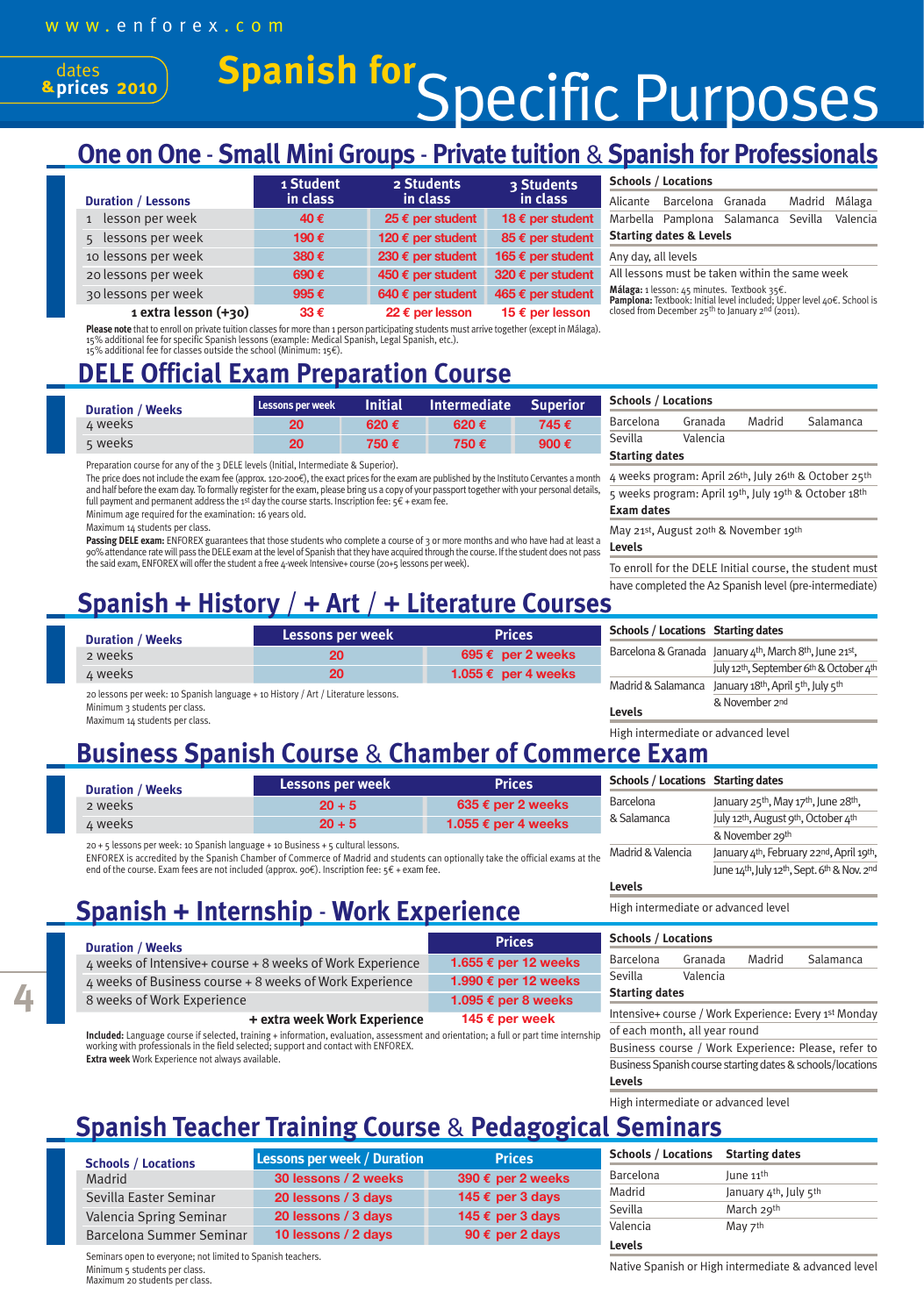## Spanish & Leisure Activities <sup>(addes</sup>

**<u>Prices 2010</u>** 







## **Christmas Program**

| <b>Duration / Weeks</b> | Lessons per week | <b>Prices</b>     |
|-------------------------|------------------|-------------------|
| 1 week                  | 20               | 155 € per 1 week  |
| 2 weeks                 | 20               | 310 € per 2 weeks |

Most activities offered during the Christmas week are included in the price (except the transport costs and entrance fees). All Intensive+ courses (20+5 lessons per week) will be converted into the Christmas program of 20 lessons per week for this period.

| <b>Starting dates &amp; Levels</b>                                     |  |  |  |
|------------------------------------------------------------------------|--|--|--|
| December 21st (2009), 20 <sup>th</sup> (2010), 19 <sup>th</sup> (2011) |  |  |  |
| Non beginner & beginner, all levels                                    |  |  |  |

Barcelona Granada Madrid Salamanca

## **50+ Spanish Program**

| <b>Duration / Weeks</b>                                                  | Lessons per week | Price             | <b>Schools / Locations Starting dates</b> |                   |
|--------------------------------------------------------------------------|------------------|-------------------|-------------------------------------------|-------------------|
| 2 weeks                                                                  | $20 + 5$         | 515 € per 2 weeks | Alicante                                  | March 8th & Octo  |
|                                                                          |                  |                   | Marbella                                  | February 15th & I |
| the ducked can flame are as thirties and a full day availance as usually |                  |                   |                                           |                   |

**cluded:** 2 afternoon activities and 2 full day excursions per weel

year and in all other cities, students can still sign up for the Intensive program, starting any Monday, but we cannot guarantee placement Beginner & intermediate level<br>with exclusively constructed We guarantee that participants will be placed with other 50+ students only on these dates and in these cities. During the rest of the with exclusively 50+ students.

| <b>Schools / Locations</b> Starting dates |                               |
|-------------------------------------------|-------------------------------|
| Alicante                                  | March 8th & October 25th      |
| Marbella                                  | February 15th & November 15th |
| Levels                                    |                               |
|                                           |                               |

**Schools / Locations**

Sevilla Valencia

## **Spanish + Flamenco Course**

| <b>Duration / Weeks</b>                                               | <b>Prices</b><br>Lessons per week |                |                              | <b>Schools / Locations</b>          |          |         |
|-----------------------------------------------------------------------|-----------------------------------|----------------|------------------------------|-------------------------------------|----------|---------|
| 1 week                                                                | $20 + 8$                          | 435 € per week | Granada                      | Madrid                              | Marbella | Sevilla |
| + extra week                                                          | $20 + 8$                          | 435 € per week |                              | <b>Starting dates &amp; Levels</b>  |          |         |
| 20 + 8 lessons per week: 20 Spanish language + 8 Flamenco lessons.    |                                   |                | Every Monday, all year round |                                     |          |         |
| Age: from 16 years old (we can make exceptions in the summer season). |                                   |                |                              | Non beginner & beginner, all levels |          |         |

Please note that students may need to purchase: Flamenco shoes, flamenco skirt and leotard (approx. 90€).

## **Spanish + Golf Course / Spanish + Tennis Course**

|                                                                                                                                   | <b>Lessons per week</b> | <b>Prices</b>                | <b>Schools / Locations</b>          |
|-----------------------------------------------------------------------------------------------------------------------------------|-------------------------|------------------------------|-------------------------------------|
| <b>Duration / Weeks</b><br>1 week                                                                                                 | $20 + 10$               | 495 € per week               | Marbella                            |
| + extra week                                                                                                                      | $20 + 10$               | 495 € per week               | <b>Starting dates &amp; Levels</b>  |
| $20 + 10$ lessons per week: 20 Spanish lessons + $\frac{1}{5}$ hours of tennis or golf lessons + $\frac{1}{5}$ hours of practice. |                         | Every Monday, all year round |                                     |
| Golf & Tennis level: From beginner to advanced.<br>Clubs are included. Balls must be acquired.                                    |                         |                              | Non beginner & beginner, all levels |

## **Spanish + Scuba Diving**

| <b>Duration / Weeks</b>                                                                                                                  | Padi beginner / advanced | Padi dive master    | <b>Schools / Locations</b>                      |
|------------------------------------------------------------------------------------------------------------------------------------------|--------------------------|---------------------|-------------------------------------------------|
| 2 weeks                                                                                                                                  | 895 € per 2 weeks        | 1.375 € per 2 weeks | Tenerife                                        |
| Included: 2 weeks intensive Spanish course (20 + 5 Spanish lessons per week) + Scuba diving course (padi beginner/advanced/dive master). |                          |                     | <b>Starting dates &amp; Levels</b>              |
|                                                                                                                                          |                          |                     | Non-beginners can start any Monday, year round. |

Non-beginners can start any Monday, year round. Beginners can start any Monday during July & August, at rest of the year on alternate Mondays:  $4 & 18/1$ ;  $1 & 16/2$ ; 1, 15 & 29/3; 12 & 26/4; 10 & 24/5; 7 & 21/6; 6 & 20/9; 4 & 18/10; 1, 15 & 29/11; 20 & 27/12

**5**

## **Special Group Programs for 8+ Students**

| Prices, dates, timetable, duration & course content<br>according to the needs of the group |                                   | <b>Schools / Locations</b> |           |          |          |
|--------------------------------------------------------------------------------------------|-----------------------------------|----------------------------|-----------|----------|----------|
|                                                                                            |                                   | Alicante                   | Barcelona | Cádiz    | Granada  |
|                                                                                            |                                   | Madrid                     | Málaga    | Marbella | Pamplona |
| <b>Excellent group prices!!!</b>                                                           | Please contact: groups@enforex.es | Salamanca                  | Sevilla   | Tenerife | Valencia |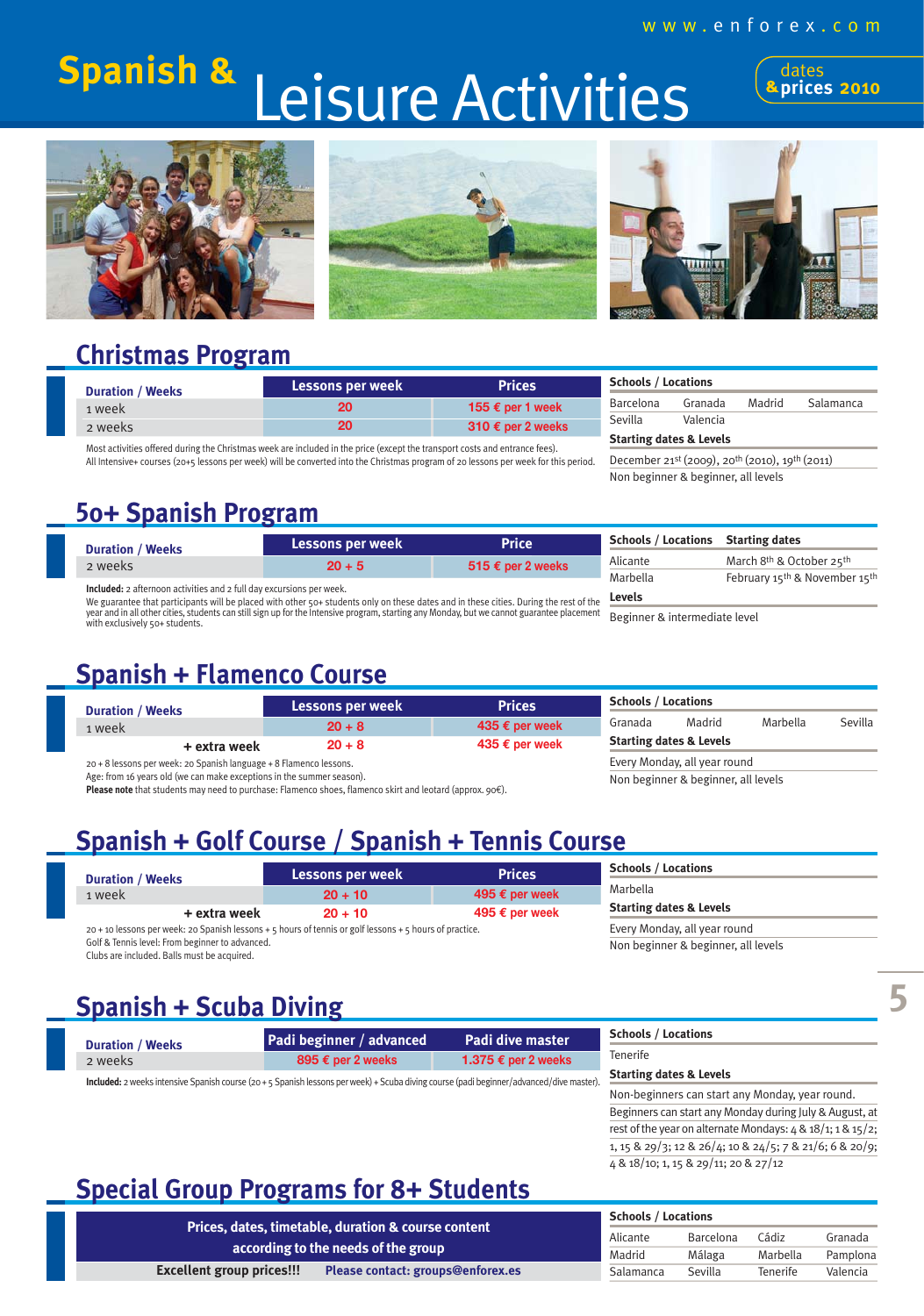**2010 prices**

dates

## Partner Schools **Tenerife**

**Application fee 65€** • Maximum students per class: Cádiz 10, Tenerife 8 • Cádiz: 1 lesson= 45 min. Tenerife: 1 lesson= 50 min. Study materials: 20€ in Cádiz, included in Tenerife

#### **General Intensive** & **Super Intensive Spanish Courses** + 5 Cultural lessons **Starting dates & Levels**

| <b>Schools / Locations</b> |                         | <b>Cádiz</b><br><b>Tenerife</b> |                         |  |
|----------------------------|-------------------------|---------------------------------|-------------------------|--|
|                            | <b>Intensive</b>        | <b>Super Intensive</b>          | <b>Part Time</b>        |  |
| <b>Duration / Weeks</b>    | $20 + 5$ lessons / week | $30 + 5$ lessons / week         | $10 + 5$ lessons / week |  |
| 1 week                     | 179€                    | 285€                            | 130€                    |  |
| 2 weeks                    | 358€                    | 570€                            | 260€                    |  |
| 3 weeks                    | 537€                    | 855€                            | 390€                    |  |
| 4 weeks                    | 716€                    | 1.140 €                         | 520€                    |  |
| 5 weeks                    | 875€                    | 1.375 €                         | 625€                    |  |
| 6 weeks                    | 1.050 €                 | 1.650€                          | 750€                    |  |
| 7 weeks                    | 1.225€                  | 1.925€                          | 875€                    |  |
| 8 weeks                    | 1.320€                  | 2.080 €                         | 960€                    |  |
| 9 weeks                    | 1.485€                  | 2.340 €                         | 1.080€                  |  |
| 10 weeks                   | 1.650€                  | $2.600 \in$                     | 1.200€                  |  |
| 11 weeks                   | 1.815€                  | $2.860 \in$                     | 1.320 €                 |  |
| 12 weeks                   | 1.920€                  | 3,000 €                         | 1.380 €                 |  |
| + extra week               | 160€                    | 250€                            | 115€                    |  |

#### **Cádiz:** Only Intensive course available. Non-beginners can start any Monday, year round. Beginners can start any Monday during July & August, at rest of the year on alternate Mondays: 4 & 18/1; 1 & 15/2; 1, 15 & 29/3; 12 & 26/4; 10 & 24/5; 7 & 21/6; 6 & 20/9; 4 & 18/10; 1, 15 & 29/11; 20 & 27/12

**Please note** that Cádiz school reserves the right to change a group course into One on One tuition (1 or 2 students) in case there is no other student at the same level. If this happens there will be a reduction of class hours of 50%.

#### **Christmas Program**in Tenerife **Starting dates**

December 21st & 28th (2009), 20th & 27th (2010) **Level**

Non beginner & beginner, all levels

**Price includes:** 20 lessons per week: **179€ per 1 week 358€ per 2 weeks**

#### **Long Duration course** + 12 weeks

| <b>Schools / Locations</b> |                         | Cádiz<br><b>Tenerife</b> |                         | Sta        |
|----------------------------|-------------------------|--------------------------|-------------------------|------------|
|                            | <b>Intensive</b>        | <b>Super Intensive</b>   | <b>Part Time</b>        | <b>No</b>  |
| <b>Duration / Weeks</b>    | $20 + 5$ lessons / week | $30 + 5$ lessons / week  | $10 + 5$ lessons / week | Beg        |
| 12 weeks                   | 1.920€                  | 3,000 €                  | 1.380 €                 | at r<br>18 |
| + extra week               | 160 €                   | 250€                     | 115€                    | 21         |

**Starting dates & Levels**

n-beginners can start any Monday, year round. Beginners can start any Monday during July & August, est of the year on alternate Mondays: 4 & 18/1; 1 & 15/2; 1, 15 & 29/3; 12 & 26/4; 10 & 24/5; 7 & 21/6; 6 & 20/9; 4 & 18/10; 1, 15 & 29/11; 20 & 27/12

happens there will be a reduction of class hours of 50%.

**Cádiz:** Only Intensive course available.

Please note that Cádiz school reserves the right to change a group course into One on One tuition (1 or 2 students) in case there is no other student at the same level. If this happens there will be a reduction of class hours of 50%.

#### **Semester, Academic Year** & **Foundation Year** +20 to +48 weeks

| <b>Schools / Locations</b> | Tenerife<br>Cádiz             |                               | <b>Starting dates &amp; Levels</b>                                                                                        |  |
|----------------------------|-------------------------------|-------------------------------|---------------------------------------------------------------------------------------------------------------------------|--|
|                            | <b>Intensive</b>              | <b>Super Intensive</b>        | Non-beginners can start any Monday, year round.                                                                           |  |
| <b>Duration / Weeks</b>    | $20 + 5$ lessons / week       | $30 + 5$ lessons / week       | Beginners can start any Monday during July & August,                                                                      |  |
| 20 weeks                   | 3.000 € per 20 weeks          | 4.700 € per 20 weeks          | at rest of the year on alternate Mondays: 4 & 18/1;                                                                       |  |
| 30 weeks                   | 4.500 € per 30 weeks          | 7.050 € per 30 weeks          | 1 & 15/2; 1, 15 & 29/3; 12 & 26/4; 10 & 24/5; 7 &<br>21/6; 6 & 20/9; 4 & 18/10; 1, 15 & 29/11; 20 & 27/12                 |  |
| 40 weeks                   | 6.000 $\epsilon$ per 40 weeks | 9.400 $\epsilon$ per 40 weeks | Cádiz: Only Intensive course available.                                                                                   |  |
| 48 weeks                   | 7.200 € per 48 weeks          | 11.280 € per 48 weeks         | Please note that Cádiz school reserves the right to change<br>a group course into One on One tuition (1 or 2 students) in |  |
| + extra week               | 150 $\epsilon$ per week       | 235 € per week                | case there is no other student at the same level. If this                                                                 |  |

#### **One on One** - **Small Mini Groups** - **Private tuition + extra week**

| <b>Schools / Locations</b> | <b>Cádiz</b>       | <b>Tenerife</b>            | <b>Starting dates &amp; Levels</b>                                        |
|----------------------------|--------------------|----------------------------|---------------------------------------------------------------------------|
| <b>Duration / Lessons</b>  | 1 Student in class | 2 Students in class        | Any weekday, all levels                                                   |
| 1 lesson per week          | 40€                | 30 € per student           | Supplement per class outside normal hours (ask for<br>availability): 18€. |
| 5 lessons per week         | 195€               | 145 € per student          | For specialized subjects, please ask our Head Office for                  |
| 10 lessons per week        | 380€               | 285 € per student          | availability and quotes.<br>Cádiz: only 1 student in class available.     |
| 20 lessons per week        | 740€               | 540 $\epsilon$ per student | Minimum of 10 lessons per week.                                           |
| 25 lessons per week        | 900 $\epsilon$     | 650 € per student          |                                                                           |
| $1$ extra lesson $(+25)$   | 35€                | 25 € per lesson            |                                                                           |

## **50+ Spanish Program** in Tenerife

| <b>Duration / Weeks</b>       | Lessons per week                                                                                                                                                                                                    | <b>Price</b>                                                                                | <b>Starting dates &amp; Levels</b>              |
|-------------------------------|---------------------------------------------------------------------------------------------------------------------------------------------------------------------------------------------------------------------|---------------------------------------------------------------------------------------------|-------------------------------------------------|
| 2 weeks                       | $20 + 5$                                                                                                                                                                                                            | 595 € per 2 weeks                                                                           | 4 & 18/1; 1 & 15/2; 1, 15 & 29/3; 12 & 26/4; 10 |
| Minimum 3 students per class. | Program includes visits, cultural and dance lessons.<br>ation and that participants will be placed with other roughted only on these dates and in these sities. During the rost of the year and in all other sities | & 24/5; 7 & 21/6; 6 & 20/9; 4 & 18/10; 1, 15 &<br>29/11 and during July & August any Monday |                                                 |

We guarantee that participants will be placed with other 50+ students only on these dates and in these cities. During the rest of the students can still sign up for the intensive program, starting any Monday, but we cannot guarantee placement w

#### **Spanish + Scuba Diving** in Tenerife

| $\mu$ are year and in all other clues, $\mu$ |  |
|----------------------------------------------|--|
| ith exclusively 50+ students. All levels     |  |
|                                              |  |
|                                              |  |
|                                              |  |

| <b>Duration / Weeks</b> | Padi beginner / advanced | Padi dive master    | <b>Starting dates &amp; Levels</b> |  |
|-------------------------|--------------------------|---------------------|------------------------------------|--|
| 2 weeks                 | 895 € per 2 weeks        | 1.375 € per 2 weeks | Non-beginners can start any Mon    |  |
|                         |                          |                     | Beginners can start any Monday dur |  |

**Price includes:** 2 weeks intensive Spanish course (20 + 5 Spanish lessons per week) + Scuba diving course (padi beginner/advanced/dive master).

day, year round. ing July & August, at rest of the year on alternate Mondays: 4 & 18/1; 1 & 15/2; 1, 15 & 29/3; 12 & 26/4; 10 & 24/5; 7 & 21/6; 6 & 20/9; 4 & 18/10; 1, 15 & 29/11; 20 & 27/12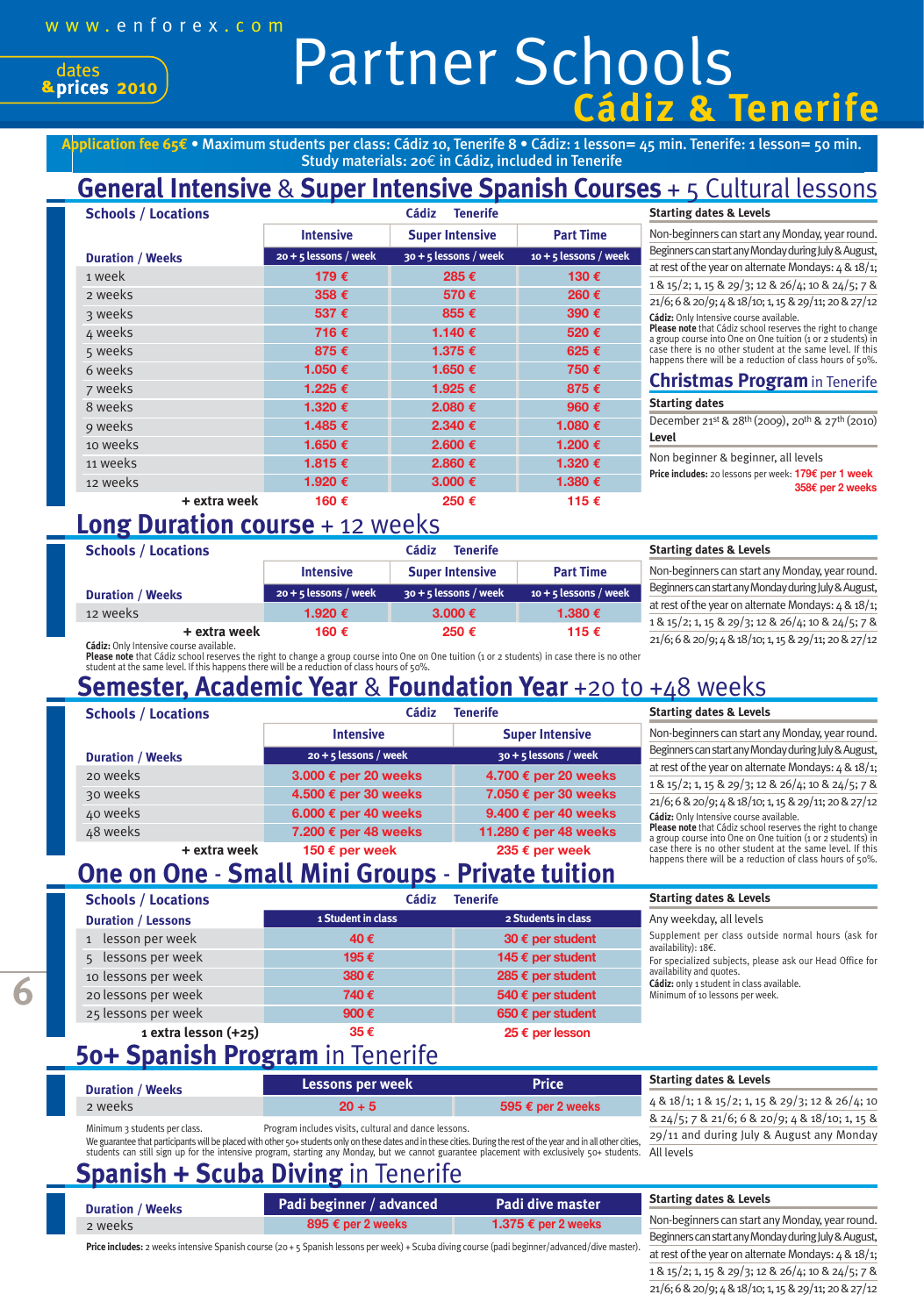**in Spain**

## **Accommodations**



**The accommodation** is available from 12:00 noon (18:00 for Cádiz) on the Sunday prior to the first day of the course (Monday), until 12:00 noon on the Saturday following the last day of class (Friday). Those students who, for any reason (i.e. flight arrival) need their accommodation to be available before or after the above mentioned dates will be charged for any extra days needed (max. 3 days). The cost of an entire week will be charged to those students requiring 4 or more additional days of accommodation. Enforex does not guarantee the availability of extra days of accommodations.

**NOTE:** It is necessary to leave a deposit upon arrival (150€ payable in cash or with credit card authorization) when staying in Student residence or Shared flatstudent apartment. The deposit shall be returned to the student at the end of the stay providing there are no damages.

NOTE: The students should contact our central office in order to be informed about the place and the time to pick up the keys of their rooms. The students must respect all rules and regulations set by families, residences and shared flat administrations. If there is damage to the premises the student must pay for the corresponding amount.

#### **Shared Flat - Student Apartment (without meals)**

| <b>Schools / Locations</b> |               | <b>Salamanca</b> |                                 | <b>Alicante</b><br><b>Pamplona</b> | Granada<br>Sevilla | Marbella<br><b>Valencia</b> | <b>Barcelona</b> | Cádiz Madrid  | Málaga                   |
|----------------------------|---------------|------------------|---------------------------------|------------------------------------|--------------------|-----------------------------|------------------|---------------|--------------------------|
| <b>Price per week</b>      | <b>Double</b> | <b>Single</b>    | <b>Double for</b><br>single use | <b>Double</b>                      | <b>Single</b>      | Double for<br>single use    | Double           | <b>Single</b> | Double for<br>single use |
| Less than 4 weeks          | 75€           | 100€             | 150€                            | 95€                                | 129€               | 175€                        | 140 €            | 205€          | 255€                     |
| 4 weeks or more            | 65€           | 90 $\epsilon$    | 130€                            | 85€                                | 115€               | 165€                        | 120€             | 180€          | 215€                     |

**Price includes:** Bed linen (in Cádiz can be hired & in Málaga can be bought, approx. 25€), blankets, access to fully equipped kitchen<br>and laundry room, shared bathroom, shared TV, central heating and gas costs (except Má common areas once a week). No cleaning in Cádiz.

**Extra bed** available. **Triple rooms** available when 3 students are traveling together at a discount of 10% from double room price per student.

**Extra day** double room (max. 3 days): **35€ per day Extra day** single room (max. 3 days): **45€ per day**

**Cádiz & Pamplona:** Double room only available for 2 students traveling together.

| High season Marbella: from June 13th to August 29th |             |                        |  |  |  |
|-----------------------------------------------------|-------------|------------------------|--|--|--|
| High season Marbella                                | double room | 40 $\epsilon$ per week |  |  |  |
|                                                     | single room | 70 $\epsilon$ per week |  |  |  |
| Private bathroom supplement                         | double room | 60 $\epsilon$ per week |  |  |  |
|                                                     | single room | 100 € per week         |  |  |  |

**Pamplona:** San Fermines supplement (July 4th to 17th): **100€ per week**

**Extra day** single room (max. 3 days): **45€ per day**

**Pamplona:** San Fermines supplement (July 4th to 17th): **100€ per week**

**High season Málaga: from June 5th to September 26th**

together.

**High season Barcelona & Marbella: from June 13th to August 29th** High season Barcelona double room **25 €** per week<br>single room 50 € per week

**High season Marbella** double room **75 €** per week

**Private bathroom supplement**  $\frac{double room}{single room}$  **60** € per week

**Price includes:** Bed linen, blankets, cleaning service & meals. **Extra day** double room (max. 3 days): **35€ per day Extra day** single room (max. 3 days): **45€ per day**

### **Host Family**

|                            | <b>Salamanca</b> |               |                                                                 |                                  | Cádiz<br><b>Barcelona</b> |                    | High season Málaga: from June 5th to September 26th                   |                                                                                                                                          |                        |  |
|----------------------------|------------------|---------------|-----------------------------------------------------------------|----------------------------------|---------------------------|--------------------|-----------------------------------------------------------------------|------------------------------------------------------------------------------------------------------------------------------------------|------------------------|--|
| <b>Schools / Locations</b> |                  |               | Granada<br><b>Alicante</b><br><b>Sevilla</b><br><b>Valencia</b> | <b>Madrid</b><br><b>Marbella</b> | Málaga<br><b>Pamplona</b> | High season Málaga | double room                                                           | 40 $\epsilon$ per week                                                                                                                   |                        |  |
|                            |                  |               |                                                                 |                                  |                           |                    |                                                                       | single room                                                                                                                              | 70 $\epsilon$ per week |  |
| <b>Price per week</b>      | <b>Double</b>    | <b>Single</b> | Double                                                          | <b>Single</b>                    | <b>Double</b>             | <b>Single</b>      |                                                                       | Price includes: Bed linen, blankets, laundry once per week & meals.<br><b>Extra day</b> double room (max. 3 days): $35 \epsilon$ per day |                        |  |
| Half board                 | 135 €            | 145 €         | 145€                                                            | 155€                             | 179€                      | 215€               |                                                                       |                                                                                                                                          |                        |  |
| Full board                 | 145 €            | 155€          | 155 €                                                           | 165 €                            | 215 €                     | 245€               | Extra day single room (max. 3 days): 45€ per day                      |                                                                                                                                          |                        |  |
|                            |                  |               |                                                                 |                                  |                           |                    | Cádiz & Pamplona: Double room only available for 2 students traveling |                                                                                                                                          |                        |  |

Please note that 90% of host families in Barcelona do not offer lunch in the house, but a packed lunch.

### **Student Residence** & **Guest House**

| <b>Schools / Locations</b> | Granada Salamanca<br><b>Sevilla</b> |               | <b>Barcelona Madrid</b><br><b>Marbella</b><br><b>Valencia</b> |               |  |
|----------------------------|-------------------------------------|---------------|---------------------------------------------------------------|---------------|--|
| <b>Price per week</b>      | <b>Double</b>                       | <b>Single</b> | <b>Double</b>                                                 | <b>Single</b> |  |
| No meals                   | 139€                                | 159€          | 185€                                                          | 229€          |  |
| Half board                 | 179€                                | 209€          | 215€                                                          | 259€          |  |
| Full board                 | 199€                                | 229€          | 250€                                                          | 295€          |  |

Residences in Barcelona do not offer lunch in the accommodation, but a packed lunch. Residence in Marbella includes meals during the months of July & August only.

Use of kitchen is not permitted.

In most cities we have several residences & guest houses. **Triple rooms** available when 3 students are traveling together at a discount of 15% from double room price per student.

#### **Private Apartment**

| <b>Schools / Locations</b><br><b>Price per week</b> | Alicante Marbella Salamanca<br>Sevilla Valencia | <b>Barcelona Madrid Tenerife</b> |
|-----------------------------------------------------|-------------------------------------------------|----------------------------------|
| 1 bedroom apartment                                 | 745 €                                           | 995 $\epsilon$                   |
| 2 bedroom apartment                                 | 945 $\epsilon$                                  | 1.295 €                          |
| + extra day (max. 3 days)                           | 129€                                            | 169€                             |

### **Tenerife Host Family** & **Shared Flat**

| <b>Price per week</b> |             | <b>Breakfast</b> | <b>Half board</b> | <b>Full board</b> | <b>Price per week</b>                    |                | Regular | <b>Premium</b> |
|-----------------------|-------------|------------------|-------------------|-------------------|------------------------------------------|----------------|---------|----------------|
| <b>Host family</b>    | Double room | 169 €            | 189€              | 219€              |                                          | Double room    | 90€     | 545€           |
|                       | Single room | 199 €            | 219€              | 249€              | <b>Shared flat-</b><br>student apartment | Single room    | 120€    | 685€           |
| <b>Premium</b>        | Double room | w.               | 335€              | 395€              |                                          | Double room    |         |                |
| host family           | Single room | $\equiv$         | 395€              | 465€              |                                          | for single use | 170€    | 785€           |

Shared double room (with another student in the same room): If you reserve a double room and there is no other student with whom you can share, we reserve the right to change your room at any time.<br>**Tenerife accommodation** 

**Host family price includes:** Bed linen, blankets, laundry once per week & meals. **Premium host family price also includes:** Internet access & private bathroom.

**Premium apartment price also includes:** Private bathroom, daily cleaning and Internet access. **Extra day** double room (max. 3 days): **35€ per day** Single room (max. 3 days): **45€ per day** Extra day premium double room (max. 3 days): 55 $\epsilon$  per day Single room (max. 3 days): 75 $\epsilon$  per day

Premium apartment price also includes: Private Datifiourii, daily clearing and interfer access.<br>Premium apartment must be paid at time of booking and in case of cancellation no refund or credit Extra day premium apartment towards purchase of other products applies.

**Apartment price includes:** Bed linen & cleaning service in communal areas once a week, access to fully equipped kitchen and laundry room, shared bathroom, shared TV, maintenance and repairs, gas, electricity and water costs.

**Extra day regular apartment** double room (max. 3 days): **35€ per day** Single room (max. 3 days): **45€ per day**

**Price includes:** Daily cleaning and Internet access. **Price includes VAT (local taxes).**

**Private apartment** must be paid at time of booking and in case of cancellation no refund or credit towards purchase of other products applies. Prices are approximate and subject to surcharges during fairs, conventions, high season (from June 13<sup>th</sup> to August 29<sup>th</sup>), national/local<br>holidays. Exact price quotes will be provided when requesting availability.

**7**

**50 €** per week

**125 €** per week

**100 €** per week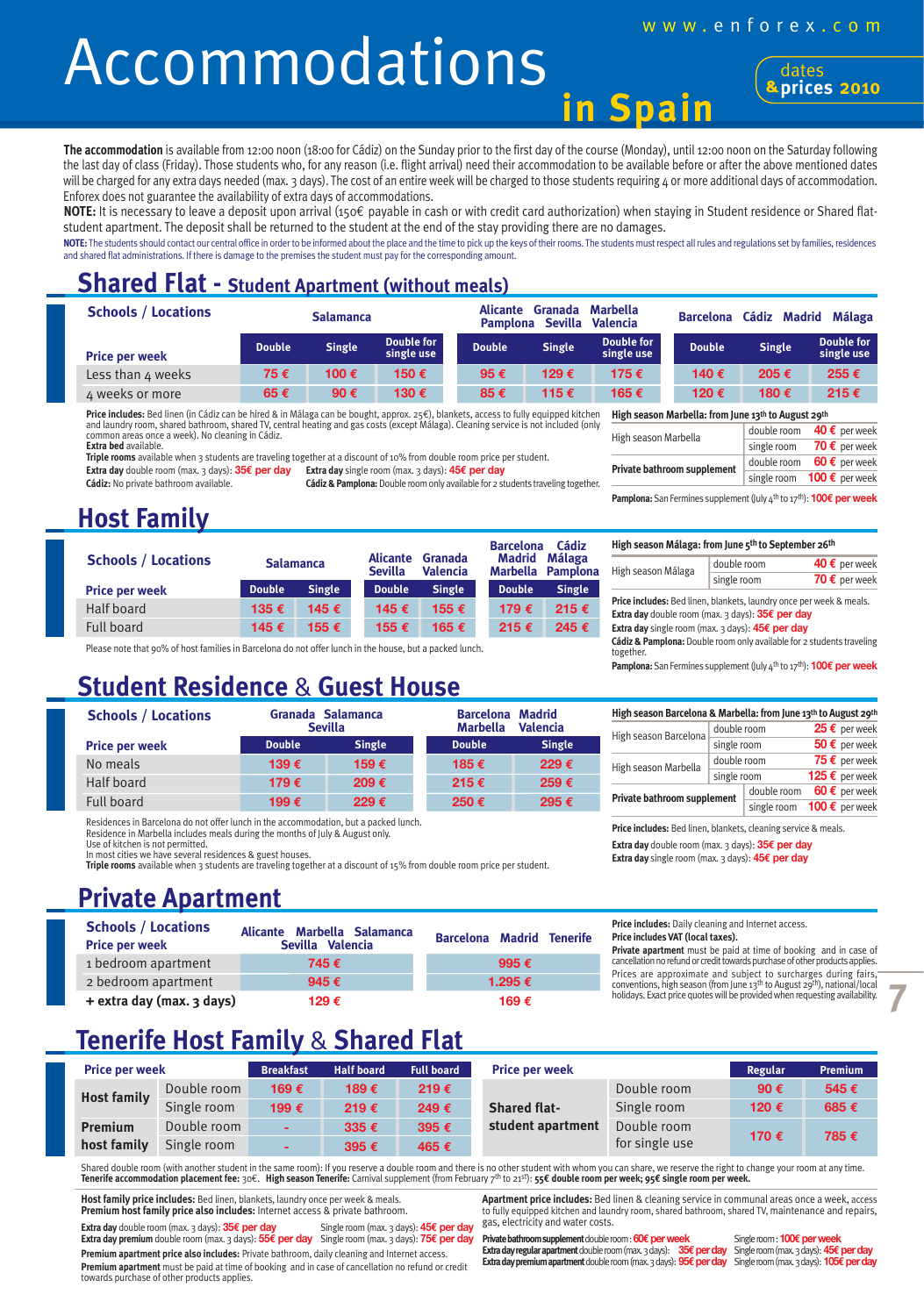**2010**

dates **prices**

## Other fees **in Spain**

## **Pick-Up** - Language Schools

| Price per way, per person |                                              | 1 person - Arrival<br>or Departure | 2 or more<br>people |
|---------------------------|----------------------------------------------|------------------------------------|---------------------|
| <b>Alicante</b>           | Alicante airport, train or bus station       | 85€                                | 55€                 |
|                           | Valencia airport, train or bus station       | 215€                               | 115€                |
|                           | Barcelona airport, train or bus station      | 85€                                | 55€                 |
| <b>Barcelona</b>          | Gerona airport, train or bus station         | 215€                               | 115€                |
|                           | Jerez airport, train or bus station          | 85€                                | 75€                 |
| Cádiz                     | Sevilla airport, train or bus station        | 185€                               | 170€                |
|                           | Granada airport, train or bus station        | 85€                                | 55€                 |
| Granada                   | Málaga airport, train or bus station         | 165€                               | 105€                |
| <b>Madrid</b>             | Madrid airport, train or bus station         | 85€                                | 55€                 |
| Málaga                    | Málaga airport, train or bus station         | 85€                                | 85€                 |
|                           | Málaga airport, train or bus station         | 95€                                | 70€                 |
| <b>Marbella</b>           | Gibraltar airport, train or bus station      | 120€                               | 90€                 |
| Pamplona                  | Pamplona airport, train or bus station       | 85€                                | 55€                 |
|                           | Madrid airport, train or bus station         | 199€                               | 115€                |
|                           | Madrid airport + Salamanca bus station*      | 115€                               | 90€                 |
| Salamanca                 | Valladolid airport, train or bus station     | 199€                               | 115€                |
|                           | Salamanca airport, train or bus station      | 85€                                | 55€                 |
| <b>Sevilla</b>            | Sevilla airport, train or bus station        | 85€                                | 55€                 |
|                           | Tenerife Norte airport, train or bus station | 85€                                | 55€                 |
| <b>Tenerife</b>           | Tenerife Sur airport, train or bus station   | 155€                               | 99€                 |
|                           | Alicante airport, train or bus station       | 215€                               | 115€                |
| Valencia                  | Valencia airport, train or bus station       | 85€                                | 55€                 |

\* Salamanca bus: Transfer from Madrid airport to bus station, bus to Salamanca & transfer from Salamanca station to accommodation.

## **Pick-Up** - Summer Camps

| Price per way, per person |                                         | 1 person | 2 or more<br>people |
|---------------------------|-----------------------------------------|----------|---------------------|
| <b>Barcelona SC</b>       | Barcelona airport, train or bus station | 85€      | 55€                 |
| Granada SC                | Granada airport, train or bus station   | 85€      | 55€                 |
|                           | Bus from and to Madrid*                 | 145€     | 145€                |
| <b>Madrid SC</b>          | Madrid airport, train or bus station    | 85€      | 55€                 |
| Marbella SC               | Málaga airport, train or bus station    | 85€      | 55€                 |
|                           | Bus from and to Madrid*                 | 145€     | 145€                |
| Salamanca SC              | Madrid airport, train or bus station    | 180€     | 105€                |
|                           | Bus from and to Madrid*                 | 105€     | 105€                |
|                           | Sevilla airport, train or bus station   | 85€      | 55€                 |
| Sevilla SC                | Bus from and to Madrid*                 | 125€     | 125€                |
|                           | Valencia airport, train or bus station  | 85€      | 55€                 |
| <b>Valencia SC</b>        | Bus from and to Madrid*                 | 125€     | 125€                |

\* Return transfer from Madrid includes: Collection at Madrid airport, transfer to meeting point & bus to destination.

## **Other fees** & **Services**

**8**

|                                                          |                                                          | <b>Prices</b> |
|----------------------------------------------------------|----------------------------------------------------------|---------------|
| <b>Application fee</b>                                   | 65€                                                      |               |
| Courier / Express mail                                   |                                                          | 110€          |
| Medical Insurance (4 weeks or less)                      | 60 $\epsilon$                                            |               |
|                                                          | On accommodation                                         | 125€          |
|                                                          | <b>Changes after arrival</b> Change of school or program | 125€          |
|                                                          | Break in the course for max. period of 3 weeks           | 100€          |
| Libro de texto - Student book                            |                                                          | 17€           |
| Libro de ejercicios - Exercise book                      | 13€                                                      |               |
| <b>Accommodation &amp; Placement fee</b>                 | 75€                                                      |               |
| Accommodation without taking a course                    | per week                                                 |               |
| DELE, Chamber of Commerce or other exam inscription fees | 5€                                                       |               |











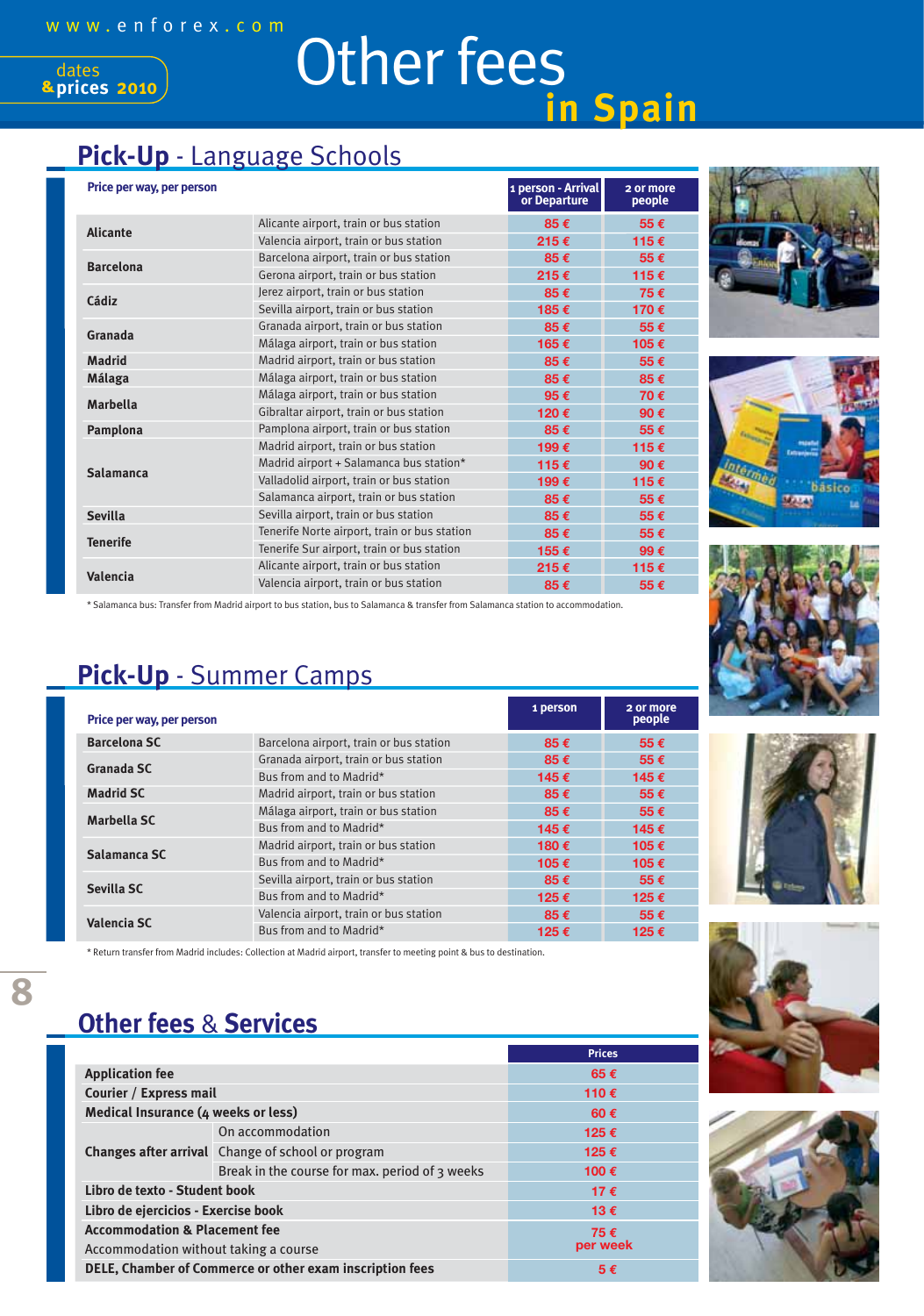## Application  **form**



#### **Please send this form (2 pages) to: ENFOREX Spanish Language School or our representative**

**Head Office** Alberto Aguilera, 26 28015 Madrid - Spain Phone. +34 91 594 37 76 **Fax. +34 91 594 51 59** registration@enforex.es

#### **Personal Details**

| $\begin{tabular}{ll} \bf{PHONE:} \end{tabular} \begin{tabular}{ll} \bf{FHONE:} \end{tabular} \begin{tabular}{ll} \hline \multicolumn{2}{l}{\textbf{Cutry}} & \multicolumn{2}{l}{\textbf{Cutry}} \\ \hline \multicolumn{2}{l}{\textbf{FAX:} & \begin{tabular}{l}{\textbf{Cunutry}} \\ \hline \multicolumn{2}{l}{\textbf{Cutry}} \\ \hline \end{tabular} \end{tabular} \begin{tabular}{ll} \multicolumn{2}{l}{\textbf{Cutry}} \\ \hline \multicolumn{2}{l}{\textbf{Cutry}} \\ \hline \end{tabular$ |
|--------------------------------------------------------------------------------------------------------------------------------------------------------------------------------------------------------------------------------------------------------------------------------------------------------------------------------------------------------------------------------------------------------------------------------------------------------------------------------------------------|
|                                                                                                                                                                                                                                                                                                                                                                                                                                                                                                  |
|                                                                                                                                                                                                                                                                                                                                                                                                                                                                                                  |
|                                                                                                                                                                                                                                                                                                                                                                                                                                                                                                  |
| <b>PHONF</b>                                                                                                                                                                                                                                                                                                                                                                                                                                                                                     |

#### **Course Selected**

|                                                                                               |          |                                                        |                                           | Please register me for the following program (s) |                                            |                                                                   |                                                                             |                        |                                                                             |                             |   |                                              |           |                                                             |
|-----------------------------------------------------------------------------------------------|----------|--------------------------------------------------------|-------------------------------------------|--------------------------------------------------|--------------------------------------------|-------------------------------------------------------------------|-----------------------------------------------------------------------------|------------------------|-----------------------------------------------------------------------------|-----------------------------|---|----------------------------------------------|-----------|-------------------------------------------------------------|
| CITY/SCHOOL<br><b>COURSE NAME</b>                                                             |          |                                                        | <b>Nº OF WEEKS</b>                        |                                                  | <b>LESSONS PER WEEK</b>                    |                                                                   |                                                                             |                        | <b>START DATE</b>                                                           |                             |   | <b>FINISH DATE</b>                           |           |                                                             |
| А.                                                                                            |          |                                                        |                                           |                                                  |                                            |                                                                   |                                                                             |                        |                                                                             |                             |   |                                              |           |                                                             |
|                                                                                               |          |                                                        |                                           |                                                  |                                            |                                                                   |                                                                             |                        |                                                                             |                             |   |                                              |           |                                                             |
|                                                                                               |          |                                                        |                                           |                                                  |                                            |                                                                   |                                                                             |                        |                                                                             |                             |   |                                              |           |                                                             |
|                                                                                               |          |                                                        |                                           |                                                  |                                            |                                                                   |                                                                             |                        |                                                                             |                             |   |                                              |           |                                                             |
| Е.                                                                                            |          |                                                        |                                           |                                                  |                                            |                                                                   |                                                                             |                        |                                                                             |                             |   |                                              |           |                                                             |
|                                                                                               |          | <b>SPAIN (all year round)</b>                          |                                           |                                                  |                                            |                                                                   |                                                                             |                        |                                                                             | <b>SUMMER CAMP IN SPAIN</b> |   |                                              |           |                                                             |
| O Alicante<br>$O$ Granada                                                                     |          | O Marbella                                             | O Sevilla                                 | O Barcelona                                      |                                            |                                                                   | $O$ Marbella (Albergue)                                                     |                        |                                                                             |                             |   | $O$ Salamanca                                |           |                                                             |
| O Barcelona                                                                                   | O Madrid |                                                        | $O$ Pamplona                              | O Tenerife                                       | $O$ Granada                                |                                                                   |                                                                             | $O$ Marbella (Alborán) |                                                                             |                             |   |                                              | O Sevilla |                                                             |
| O Cádiz<br>$O$ Other                                                                          |          | O Málaga                                               | O Salamanca                               | O Valencia                                       |                                            | O Madrid                                                          |                                                                             |                        |                                                                             | O Marbella (Alemán)         |   |                                              |           | O Valencia                                                  |
|                                                                                               |          |                                                        |                                           | <b>LATIN AMERICA</b>                             |                                            |                                                                   |                                                                             |                        |                                                                             |                             |   |                                              |           |                                                             |
| O ARGENTINA - Bariloche<br>O COSTA RICA - Coronado<br>O ARGENTINA - Buenos Aires              |          | ○ COSTA RICA - Flamingo Beach                          | $O$ CUBA - Havana<br>○ CUBA - Santiago    |                                                  |                                            | O DOMINICAN REPUBLIC - S. Domingo<br>O DOMINICAN REPUBLIC - Sosua |                                                                             |                        |                                                                             |                             |   | $O$ MÉXICO - Guanajuato<br>O MÉXICO - Oaxaca |           |                                                             |
| O ARGENTINA - Córdoba<br>O COSTA RICA - Heredia<br>O ARGENTINA - Mendoza<br>O BOLIVIA - Sucre |          | O COSTA RICA - Monteverde<br>O COSTA RICA - Playa Jacó | $O$ CUBA - Trinidad<br>O CHILE - Santiago |                                                  | O ECUADOR - Ouito<br>O GUATEMALA - Antigua |                                                                   |                                                                             |                        | O MÉXICO - Playa del Carmen<br>O MÉXICO - Puerto Vallarta<br>O PERÚ - Cusco |                             |   |                                              |           |                                                             |
|                                                                                               |          |                                                        |                                           |                                                  |                                            |                                                                   | If "O" is a complete beginner and "9" a fluent speaker, what is your level? |                        |                                                                             |                             |   |                                              |           |                                                             |
|                                                                                               |          |                                                        |                                           |                                                  | $\bf{0}$                                   | $\mathbf{1}$                                                      | $\overline{2}$                                                              | 3                      | 4                                                                           | 5.                          | 6 | 7                                            | 8         | 9                                                           |
|                                                                                               |          |                                                        |                                           |                                                  |                                            |                                                                   |                                                                             |                        |                                                                             |                             |   |                                              |           | Name, telephone, e-mail and address of your Spanish teacher |

**Invitation Letter**

**Do you require it? YES NO** DAY/MONTH/YEAR OF BIRTH ........./.......... 19.......... PASSPORT Nº.......................

**ENFOREX will send out invitation letter only if the total cost of the program has been paid**

**NOTE:**

**To be sent: Address**

 **Express courier (110€) Regular post (free)**

| <b>Airport Transfers</b>                                                                                             |                                                                                                                  |  |  |  |
|----------------------------------------------------------------------------------------------------------------------|------------------------------------------------------------------------------------------------------------------|--|--|--|
| If you would like to be met at the airport and transferred to your accommodation,<br>please complete the data below: | Please advise ENFOREX of your arrival details as soon as possible, at least 14<br>days before the course begins. |  |  |  |
| ◯YES, I WANT ARRIVAL TRANSFER ◯ NO, I DON'T WANT ARRIVAL TRANSFER                                                    | ◯ YES, I WANT RETURN TRANSFER<br>$\bigcap \mathsf{NO}$                                                           |  |  |  |
| DAY-MONTH/YEAR OF ARRIVAL // ARRIVAL TIME / AM/PM                                                                    | DAY-MONTH/YEAR OF DEPARTURE // DEPARTURE TIME / AM/PM                                                            |  |  |  |
|                                                                                                                      |                                                                                                                  |  |  |  |
| COMING TO AIRPORT: CALICANTE CBARCELONA CGERONA CGIBRALTAR                                                           |                                                                                                                  |  |  |  |
| ○ GRANADA ○ JEREZ ○ MADRID ○ MÁLAGA ○ PAMPLONA ○ SALAMANCA                                                           | THE YES, I WANT A BUS TO SUMMER CAMP IN:                                                                         |  |  |  |
| ○ SEVILLA ○ TENERIFE NORTE ○ TENERIFE SUR ○ VALENCIA ○ VALLADOLID                                                    | O BARCELONA O GRANADA O MADRID O MARBELLA O SALAMANCA                                                            |  |  |  |
|                                                                                                                      | $\bigcap$ SEVILLA                                                                                                |  |  |  |
|                                                                                                                      | O TWO WAYS<br>$\bigcirc$ one way                                                                                 |  |  |  |

Our driver will meet you holding an ENFOREX sign with your name on it in the arrivals lounge. If your flight is delayed, changed or cancelled, please contact us with more than 24 hours at this **number: +34 636 450 998. Otherwise we won't be able to guarantee your transfer. Please, see in Latin America course description, special package and conditions for Latin America destinations**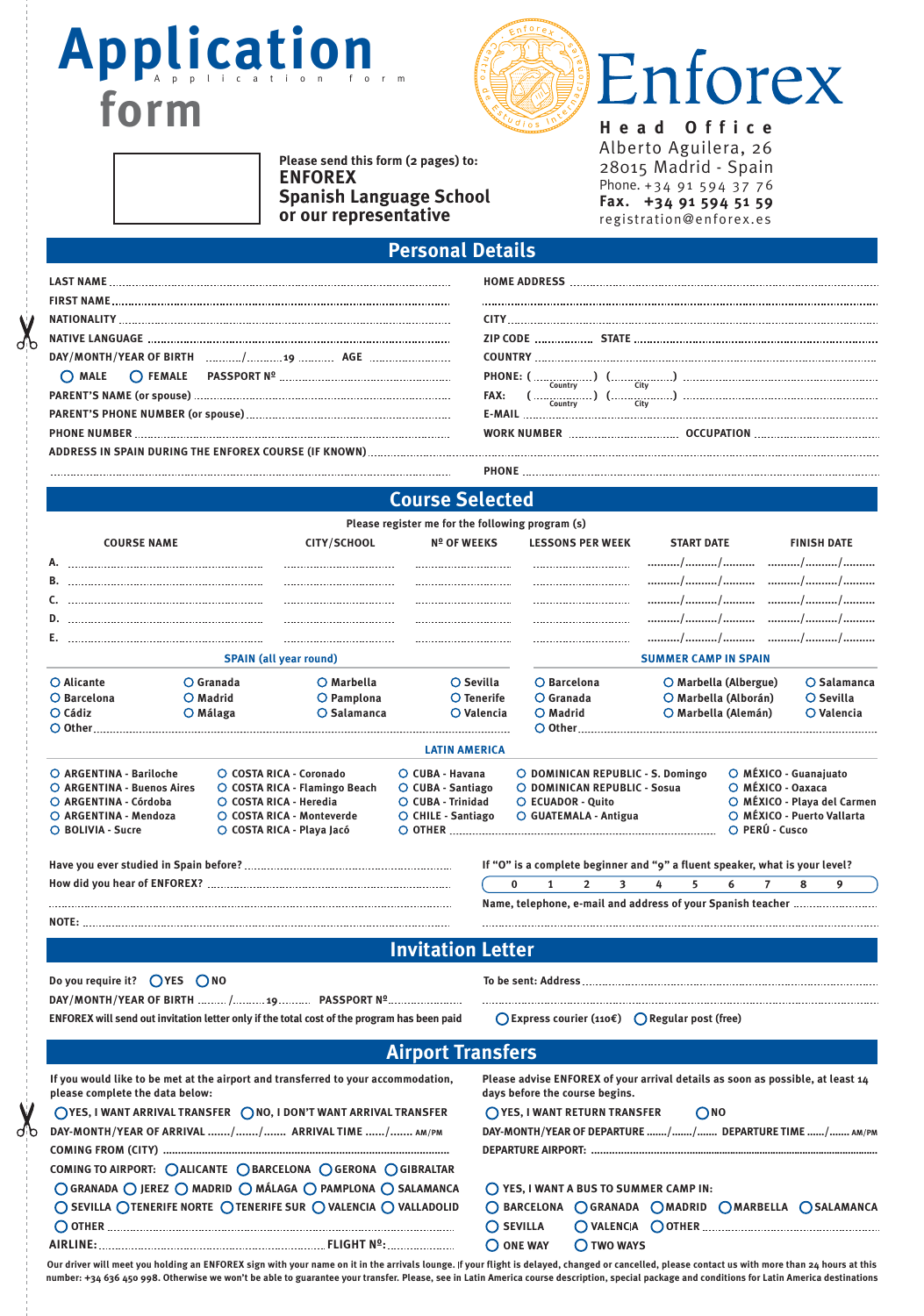**Travel and Medical Insurance Application** Application form

Students are advised to get their own medical insurance before departure. ENFOREX can provide insurance: YES Nº OF WEEKS .................. NO

|                                                | If you would like us to arrange your accommodation, please indicate your preferences below: |                                                               |
|------------------------------------------------|---------------------------------------------------------------------------------------------|---------------------------------------------------------------|
| <b>HOST FAMILY</b><br>∩                        | $\bigcirc$ Single room                                                                      | With no meals                                                 |
| PREMIUM HOST FAMILY                            | $\bigcirc$ Double room                                                                      | With Breakfast (Bed & Breakfast)                              |
| STUDENT RESIDENCE & GUEST HOUSE                | $\bigcirc$ Double room for single use                                                       | With Breakfast & Dinner (Half board)                          |
| <b>SHARED APARTMENT</b>                        | $\bigcirc$ Triple room                                                                      | With Breakfast & Lunch & Dinner (Full Board)                  |
| PREMIUM SHARED APARTMENT                       |                                                                                             |                                                               |
| PRIVATE APARTMENT                              | Notes                                                                                       |                                                               |
|                                                |                                                                                             |                                                               |
| <b>B</b> , …………………………………………                    |                                                                                             |                                                               |
|                                                |                                                                                             |                                                               |
| Do you mind pets? $\bigcirc$ Yes $\bigcirc$ No | Do you smoke? $\bigcirc$ Yes $\bigcirc$ No                                                  | Do you mind a family who smokes? $\bigcirc$ Yes $\bigcirc$ No |

Laundry is included in the home stay accommodation in Spain. A deposit is required for accommodation in apartments and residences. Water and electricity are included in the fees. We will also send you instructions on how to reach your accommodation by public transport along with confirmation of your booking. You should arrange **to arrive on Sunday PM and leave on Saturday AM.** If you arrive earlier or depart after the designated times, there will be extra night charges. You should also advise your host family or the school of your estimated time of arrival. Every effort will be made to arrange accommodation as requested. However, this cannont be guaranteed in the case of late bookings.

#### **Payment**

To confirm your booking a deposit of 250 **€ deductable from the total** (NON REFUNDABLE) must be paid either to ENFOREX or to our local representative. **This deposit is not an additional cost.** The remaining fees must be paid **at least three weeks before arrival.** Courier express mailing, please add 110 **€**. No course fees will be refunded general price lis

 **form**

| <b>HOW TO PAY</b> |  |
|-------------------|--|
|-------------------|--|

Please indicate how you would like to pay.

Bank transfers are made payable to IDEAL EDUCATION GROUP, S.L.

| will be refunded after the course has started (Cancellation policy is available in our                                                                                                                                                                                                                                            | ALL BANK CHARGES ARE PAID BY THE SENDER |                                                                               |                    |                                                                                   |  |  |  |
|-----------------------------------------------------------------------------------------------------------------------------------------------------------------------------------------------------------------------------------------------------------------------------------------------------------------------------------|-----------------------------------------|-------------------------------------------------------------------------------|--------------------|-----------------------------------------------------------------------------------|--|--|--|
| general price list). For cancellations please see the general conditions attached.                                                                                                                                                                                                                                                |                                         | bank transfer*<br>Visa or Master Card                                         |                    |                                                                                   |  |  |  |
| <b>WHAT TO PAY</b>                                                                                                                                                                                                                                                                                                                | € EUROS or USS                          | <b>BANK ACCOUNT</b>                                                           | $(\epsilon)$ EUROS |                                                                                   |  |  |  |
|                                                                                                                                                                                                                                                                                                                                   |                                         | <b>Bank name:</b>                                                             | <b>LA CAIXA</b>    | Swift Code & BIC: CAIXESBBXXX                                                     |  |  |  |
|                                                                                                                                                                                                                                                                                                                                   |                                         | <b>Account name:</b>                                                          |                    | <b>IDEAL EDUCATION GROUP, S.L.</b>                                                |  |  |  |
|                                                                                                                                                                                                                                                                                                                                   |                                         | <b>IBAN</b> number:<br><b>Account number:</b>                                 |                    | ES97-2100-5641-0402-0001-1400<br>2100-5641-0402-0001-1400                         |  |  |  |
|                                                                                                                                                                                                                                                                                                                                   |                                         | <b>Branch Address:</b>                                                        |                    | Conde Duque, 22 - 28015 Madrid . SPAIN                                            |  |  |  |
|                                                                                                                                                                                                                                                                                                                                   |                                         | * Please FAX to us a copy of the wire transfer with your name clearly marked. |                    |                                                                                   |  |  |  |
|                                                                                                                                                                                                                                                                                                                                   |                                         |                                                                               |                    |                                                                                   |  |  |  |
|                                                                                                                                                                                                                                                                                                                                   |                                         |                                                                               |                    | Fill this out ONLY if you are paying by VISA or Master Card.                      |  |  |  |
|                                                                                                                                                                                                                                                                                                                                   |                                         | $O$ VISA                                                                      |                    | O MASTER CARD                                                                     |  |  |  |
|                                                                                                                                                                                                                                                                                                                                   |                                         |                                                                               |                    | (Transactions with other credit cards are not possible)                           |  |  |  |
|                                                                                                                                                                                                                                                                                                                                   |                                         |                                                                               |                    |                                                                                   |  |  |  |
|                                                                                                                                                                                                                                                                                                                                   |                                         |                                                                               |                    |                                                                                   |  |  |  |
|                                                                                                                                                                                                                                                                                                                                   |                                         |                                                                               |                    |                                                                                   |  |  |  |
| I agree with all the ENFOREX conditions.                                                                                                                                                                                                                                                                                          |                                         | Credit Card Nº:                                                               |                    |                                                                                   |  |  |  |
| <b>SIGNATURE OF STUDENT:</b>                                                                                                                                                                                                                                                                                                      |                                         |                                                                               |                    |                                                                                   |  |  |  |
|                                                                                                                                                                                                                                                                                                                                   |                                         |                                                                               |                    |                                                                                   |  |  |  |
|                                                                                                                                                                                                                                                                                                                                   |                                         |                                                                               |                    |                                                                                   |  |  |  |
|                                                                                                                                                                                                                                                                                                                                   |                                         |                                                                               |                    |                                                                                   |  |  |  |
| $\frac{1}{2}$ . $\frac{1}{2}$ . $\frac{1}{2}$ . $\frac{1}{2}$ . $\frac{1}{2}$ . $\frac{1}{2}$ . $\frac{1}{2}$ . $\frac{1}{2}$ . $\frac{1}{2}$ . $\frac{1}{2}$ . $\frac{1}{2}$ . $\frac{1}{2}$ . $\frac{1}{2}$ . $\frac{1}{2}$ . $\frac{1}{2}$ . $\frac{1}{2}$ . $\frac{1}{2}$ . $\frac{1}{2}$ . $\frac{1$<br>Date of application: |                                         | <b>AUTHORIZED SIGNATURE:</b>                                                  |                    |                                                                                   |  |  |  |
| <b>Local Representative</b>                                                                                                                                                                                                                                                                                                       |                                         |                                                                               |                    |                                                                                   |  |  |  |
|                                                                                                                                                                                                                                                                                                                                   |                                         |                                                                               |                    |                                                                                   |  |  |  |
|                                                                                                                                                                                                                                                                                                                                   |                                         |                                                                               |                    |                                                                                   |  |  |  |
|                                                                                                                                                                                                                                                                                                                                   |                                         | current exchange rate.                                                        |                    | Please note that payments by Credit Card in US \$ will be charged in Euros to the |  |  |  |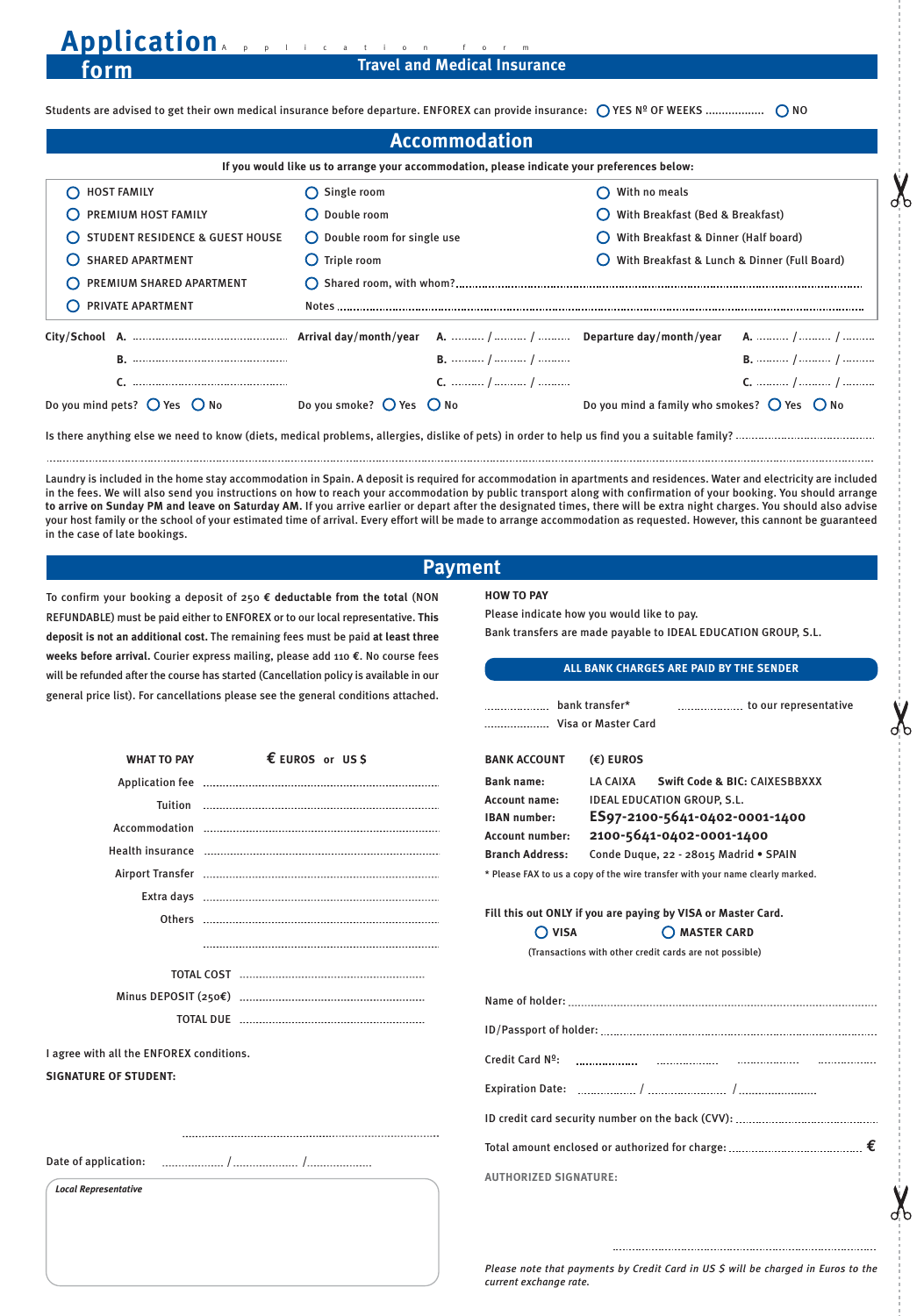## Information



#### How can I register for a course at **ENFOR**

You can find the registration form in the previous pages, at our website, www.enforex.com or request it by e-mail: info@enforex.es Once you complete this form in capital letters you may send it by mail, e-mail, or fax:

#### Central Head Office: **ENFOREX Escuela de Español para Extranjeros C/ Alberto Aguilera, 26. 28015 Madrid (Spain) Phone: (+34) 91 594 37 76**

**E-mail: registration@enforex.es**

#### Fax: **(+34) 91 594 51 59**

Along with the form, you must also send a **deposit of the amount of 250€**\* in order<br>to confirm registration. Please pay the deposit via: bank transfer or credit card (VISA<br>or MASTERCARD, not AMERICAN EXPRESS). See the belo confirmed at least 3 weeks before the beginning of the program may be cancelled. *\*The 250€ deposit will be deducted from the final invoice and is non-refundable*

#### How can I pay for my **SPANISH PROGRAM?**

First, as already stated, you must send a 250€ deposit fee\* along with the completed registration form. If you prefer, you may pay up-front at this time for the complete course price (course + accommodation & any additional service). In any case, the complete program cost must be paid in full at least 3 weeks prior to the start of the program. You may pay the deposit and program fees by any of 2 ways:

• Send a bank transfer using the below information. Please do not forget to clearly make transfers payable to "IDEAL EDUCATION GROUP, S.L." include your personal information and the purpose of the payment and send a proof of the transfer by fax or e-mail.

#### **BANK ACCOUNT Euros**



Bank Name: LA CAIXA

Swift Code: CAIXESBBXXX Account Name - BIC: IDEAL EDUCATION GROUP, S.L. IBAN Number: **ES97-2100-5641-0402-0001-1400** Account Number: **2100-5641-0402-0001-1400**

• Send us your VISA or MASTERCARD information via mail or fax using the aforementioned addresses, and please be sure to indicate the exact amount that you are authorizing us to charge to your credit card.

*\*The 250€ deposit will be deducted from the final invoice and is non-refundable*

### Cancellations / Changes

#### **Courses**

• All program fees must be paid 3 weeks prior to arrival.

- The 250€ deposit will not be returned for cancellations made 3 weeks before arrival. • A minimum of 4 weeks will be charged for cancellations made or noticed once the course has started or with less than 3 weeks before arrival.
- All refunds will have an administration charge of 10% (a minimum of 65€).
- All students who wish to cancel their program (course and/or accommodation) prior to their arrival should notify ENFOREX in writing by fax, e-mail (registration@enforex.es), letter or telegram. Cancellations not received via one of the 4 aforementioned means will not be accepted.
- Once the chosen program has begun (Spanish course and/or accommodation), the student will not receive any type of refund (except in the cases of cancellation policy).
- ENFOREX cannot be held responsible for cancellations due to Act of God, health or personal problems.
- Cancellation fee after a Visa is issued is a minimum of 350 $\epsilon$  or 35% of the total cost. • Any change of accommodation, school or program after arrival will incur a fee of 125€ (subject to availability).
- Any break during the course of your program will incur the aforementioned fee<br>(125€)however the accommodation must be paid in full for the original program<br>length (subject to availability).

#### **High School Cancellations**

ENFOREX phone

- 250€ will be charged for any cancellation made with more than 3 months notice. • A 2.000€ cancellation fee will be charged for the High School program with less
- than 3 months notice. • Once the High School program has started no refund will be made.
- **Summer Residential Program Cancellations**
- No refund will be made once the program has started or the student has arrived in Spain.
- 25% of the course fee will be charged for cancellations made 4 weeks before arrival.
- 50% of the course fee will be charged for cancellations made 2 weeks before arrival.

**+34 636 450 998EMERGENCY** Customer Service **help@enforex.es** Guarantees and **general conditions**

- ENFOREX is a fully private enterprise and accredited center of the **INSTITUTO CERVANTES** in Alicante, Barcelona, Madrid, Marbella, Salamanca, Sevilla, Tenerife and Valencia.
- ENFOREX guarantees that all programs, accommodations, and complementary services described in the dates/prices brochure for the year 2010 are true (any and all special arrangements and/or agreements should be set in writing and signed by ENFOREX).
- The personnel in charge of airport pick-up and transportation to accommodation are insured, completely familiar with the area and know exactly where the students are to be dropped off.
- ENFOREX is a member of the following international organisations: FIYTO, NAFSA, ALTO, UNIÓN LATINA, AEEM, AMACFE, FEDELE & AECAE.
- Our academic centers in Barcelona, Cádiz, Madrid, Marbella, Salamanca, Sevilla and<br>Tenerife have received the Certificate of Quality in the Teaching of Spanish as a<br>Foreign Language ("CEELE"), approved by the Philology D • ENFOREX guarantees a maximum of 10 students per classroom.
- The ENFOREX conditions do not apply to partner schools. Each partner school has its own conditions. For more information, please contact our Head Office.
- Students should be aware that they may appear in ENFOREX's promotional materials or photos.
- The published offers cannot be accumulated. All offers are subject to availability. There will be no changes made to bookings that have been received prior to the<br>promotion. All offers and promotions will be applied at the time of booking. Discounts<br>that became available after the first enrollment are not
- In the exceptional case that there is only 1 or 2 students enrolled on a course in the same level group, the number of classes per week will be reduced slightly.
- Any complaints need to be given in writing and within the first 24 hours. Otherwise students will lose the right to any compensation, refund or changes. ENFOREX will accept any suggestions or requests only on a information level and to improve our services. **Accommodations:**
- For registrations received a week or less prior to the beginning of a course, ENFOREX does not guarantee the type of accommodation desired and requested by the student due to the fact that priority is given to those students who have registered further in advance.
- In the event that a student is not satisfied with the assigned accommodation and<br>he/she is rightfully justified in his claim, he/she will be allowed to change to another<br>accommodation of the same type (3 changes maximum)
- All students should inform ENFOREX or the host family in advance of their approximate time of arrival. In the event that one of the previously mentioned parties is not contacted, ENFOREX will not be held responsible for greeting or picking up the student upon arrival.
- When a student enrolled in a Spanish course requires accommodation for a family member or friend, ENFOREX does not guarantee said accommodation due to the fact that other ENFOREX students have priority regarding the accommodations.
- If a student decides that he/she wants to postpone or take a break from any program for unjustified personal reasons, he/she will lose any right to a monetary refund, and the course will not be made up.

#### **Airport pick-up services:**

- The flight information (place, date, hour and flight number) must be confirmed in writing at least one week prior to arrival. Otherwise, ENFOREX will not be held responsible for picking up the student at the airport and there will be no refund.
- If the student cancels the airport pick-up service less than one week prior to arrival, he/she will loose his/her right to a refund of the cost of said service.
- In the event of any delay or changes in flight information without previous notification, ENFOREX will not be held responsible for picking up the student at the airport.

#### Useful **INFORMATION**

#### **Visas for Spain:**

- Citizens of countries belonging to the European Union do not need a Visa to enter Spain.
- Students coming from other countries should obtain information regarding the requirements for obtaining a VISADO (VISA) at their nearest Spanish Embassy or Consulate. The certificates that accredit and confirm the enrolm cover the amount of course time initially contracted by the student. ENFOREX will send<br>out, free of charge and to any student who asks for them, the following documents (if<br>and only if the total cost of the program has bee
	- Confirmation of the Spanish program chosen by the student.
- Invoice for the total cost of the program in question (course + accommodation). • In the event that the student should urgently need the originals of any of these documents, ENFOREX will send them and charge the cost of the express mail to the student  $(110 $\epsilon$ ).$

**19**

- If student visa is rejected ENFOREX will charge the student 100€ per invitation letter sent, the 25o€ deposit and any additional basic costs. The student will be obliged<br>to show ENFOREX a clear copy of the original formal proof of the rejected visa in<br>order to receive the refund. If this copy is not receive
- Any refund from ENFOREX will have a 10% charge.

#### **Optional Insurance:**

Students are not covered for any illnesses, accidents, loss of personal property (neither at their accommodation nor in or out of the classroom). ENFOREX recommends the use<br>The Cassroom of an optional insurance, which is a **Agreement:**

Upon signing the registration form or paying the course fees, the student accepts all the conditions described above. If, under any circumstances uncontrollable by ENFOREX, the prices of accommodations go up, ENFOREX will

#### **Ask for the general brochure in your own language!**